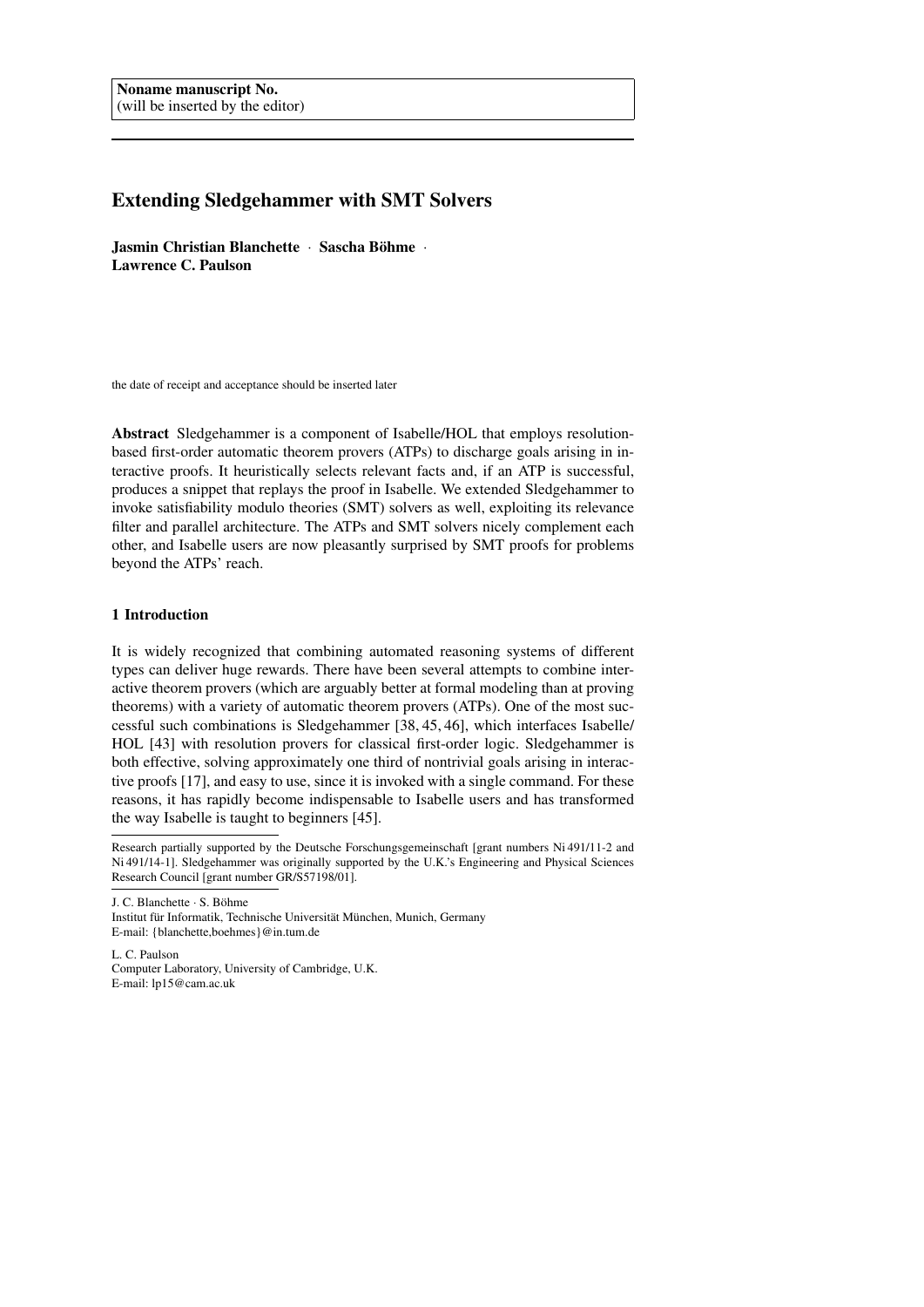Given an Isabelle/HOL conjecture, Sledgehammer heuristically selects a few hundred relevant lemmas from Isabelle's libraries, translates them to first-order logic along with the conjecture, and sends the resulting problem to four resolution provers (Section 2). The provers run in parallel, either locally or remotely via SystemOn-TPTP [56]. If a proof is found, Sledgehammer delivers it to the user in the form of an explicit Isabelle command that can be inserted into the proof script. This command consists of a call to Isabelle's built-in prover *metis* [33, 46], supplying the facts that were used in the original proof. Typically, *metis* finds an equivalent proof; this final phase we call *proof reconstruction*.

First-order ATPs are powerful and general, but they can usefully be complemented by other technologies. Satisfiability modulo theories (SMT) solvers combine a satisfiability solver with decision procedures for first-order theories, such as equality, integer and real arithmetic, and bit-vector reasoning. SMT solvers are particularly well suited to discharging large proof obligations arising from program verification. Although SMT solvers are automatic theorem provers in a general sense, we find it convenient to reserve the abbreviation ATP for provers rooted in the tradition of TPTP (Thousands of Problems for Theorem Provers) [57].

There have also been several attempts to combine interactive theorem provers with SMT solvers, either as trusted oracles or with proof reconstruction. In previous work, we integrated the solvers CVC3 2.*x* [5], Yices 1.0.*x* [24] and Z3 2.*x*/3.*x* [41] with Isabelle as oracles, and implemented step-by-step proof reconstruction for Z3 [18]. The resulting *smt* proof method takes a list of problem-specific facts that are passed to the SMT solver along with the conjecture (Section 3).

While a motivated user can go a long way with the *smt* method [16], the need to specify facts and to guess that a conjecture could be solved by SMT makes it hard to use. As evidence of this, the Isabelle formalizations accepted in the *Archive of Formal Proofs* [34] in 2010 and early 2011, after *smt* was introduced in Isabelle, contain 7958 calls to the simplifier, 928 calls to the internal tableau prover, 219 calls to *metis* (virtually all generated using Sledgehammer), but not even one call to *smt*.

Can Isabelle users benefit from SMT solvers? We assumed so and took the obvious next step, namely to have Sledgehammer run SMT solvers in parallel with ATPs, reusing the existing relevance filter and parallel architecture (Section 4). This idea seems promising for a number of reasons:

- SMT solvers natively support linear integer and real arithmetic.
- Even for nonarithmetic problems, ATPs and SMT solvers have complementary strengths. The former handle quantifiers more elegantly, whereas the latter excel on large, mostly ground problems.
- Users should not have to guess whether a problem is more appropriate for ATPs or SMT solvers. Both classes of prover should be run concurrently.

The integration required extensive refactoring of Sledgehammer, a delicate piece of engineering developed by eight people in Cambridge and Munich over several years.

The Sledgehammer–SMT integration appears to be the first of its kind, and we had no clear idea of how successful it would be as we started the implementation work. Would the SMT solvers only prove conjectures already provable using the ATPs, or would they find original proofs? Would the decision procedures be pertinent to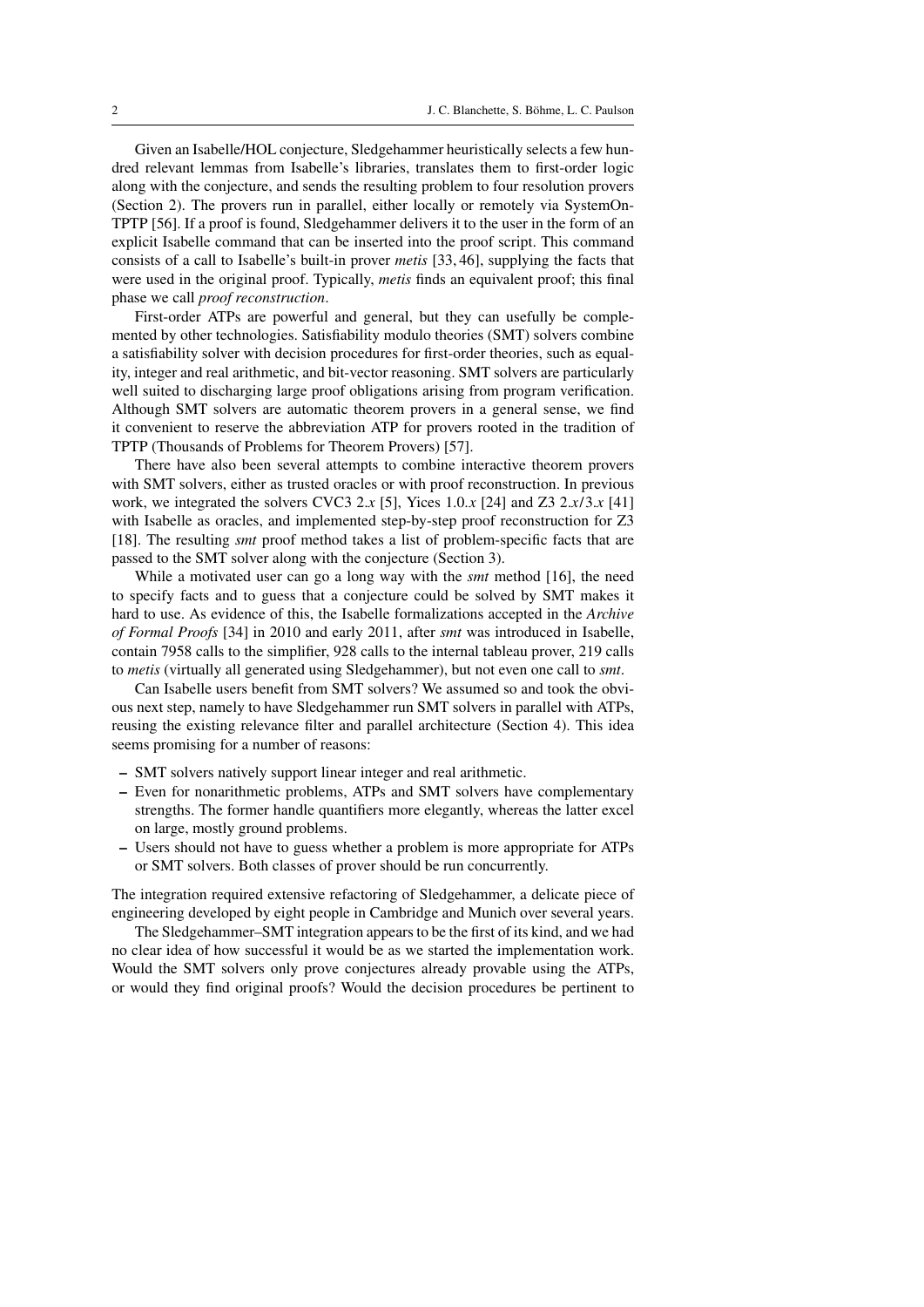interactive goals? Would the SMT solvers scale in the face of hundreds of quantified facts translated en masse, as opposed to carefully crafted axiomatizations?

The first results with Z3 were disappointing: Given a few hundred facts, the solver often ran out of memory or crashed. It took some tweaking and help from the Z3 developers to obtain decent results. We eventually added support for CVC3 and Yices, two solvers that, like Z3, support quantifiers via (automatically inferred) triggers patterns that guide quantifier instantiations. Our evaluation on a large benchmark suite shows that SMT solvers (Z3 particularly) add considerable power to Sledgehammer (Section 6).

We presented an earlier version of this article at CADE-23 in Wrocław, Poland [11]. New research makes it possible to answer questions left open by the CADE paper. Other notable additions are a second example (Section 5.2) and further coverage of related work (Section 7).

#### 2 Sledgehammer and Metis

Sledgehammer is Isabelle/HOL's subsystem for harnessing the power of other automated reasoning systems. Its processing steps include relevance filtering, translation to classical first-order logic, parallel ATP invocation, proof reconstruction, and proof minimization.

*Relevance Filtering.* Sledgehammer employs a simple relevance filter that examines the given conjecture and then extracts a few hundred lemmas from Isabelle's enormous libraries. The relevance test is based on how many symbols are shared between the conjecture and each candidate lemma [39], much in the style of SInE [30]. Introducing this filtering step greatly improves Sledgehammer's success rate, because most ATPs perform poorly in the presence of thousands of axioms. Although ATPs have improved a great deal since Meng and Paulson's original experiments [39], the relevance filter is still beneficial [13, § 7].

*Translation into Untyped First-Order Logic.* Isabelle/HOL's formalism, polymorphic higher-order logic [2, 62], is much richer than the ATPs' unsorted first-order logic. Sledgehammer's translation uses various techniques to translate HOL formulas to first-order logic [38]: Curried functions are passed varying numbers of arguments by means of an explicit, deeply embedded application operator, and λ-abstractions are rewritten to Turner combinators or transformed into explicit functions using  $\lambda$ lifting [31]. These techniques help find proofs where no or little higher-order reasoning is needed.

Until recently, the translation of types was unsound: It provided enough information to enforce correct type class reasoning but not to prevent ill-typed instantiations. Soundness is not crucial because the proofs are rechecked by Isabelle's inference kernel. The current implementation safely erases most of the type information by inferring type monotonicity, resulting in a sound and efficient encoding [12]. Newer versions of SPASS [61] and Vampire [49] support a many-sorted logic, which would seem to make it more appropriate to encode HOL typing information than unsorted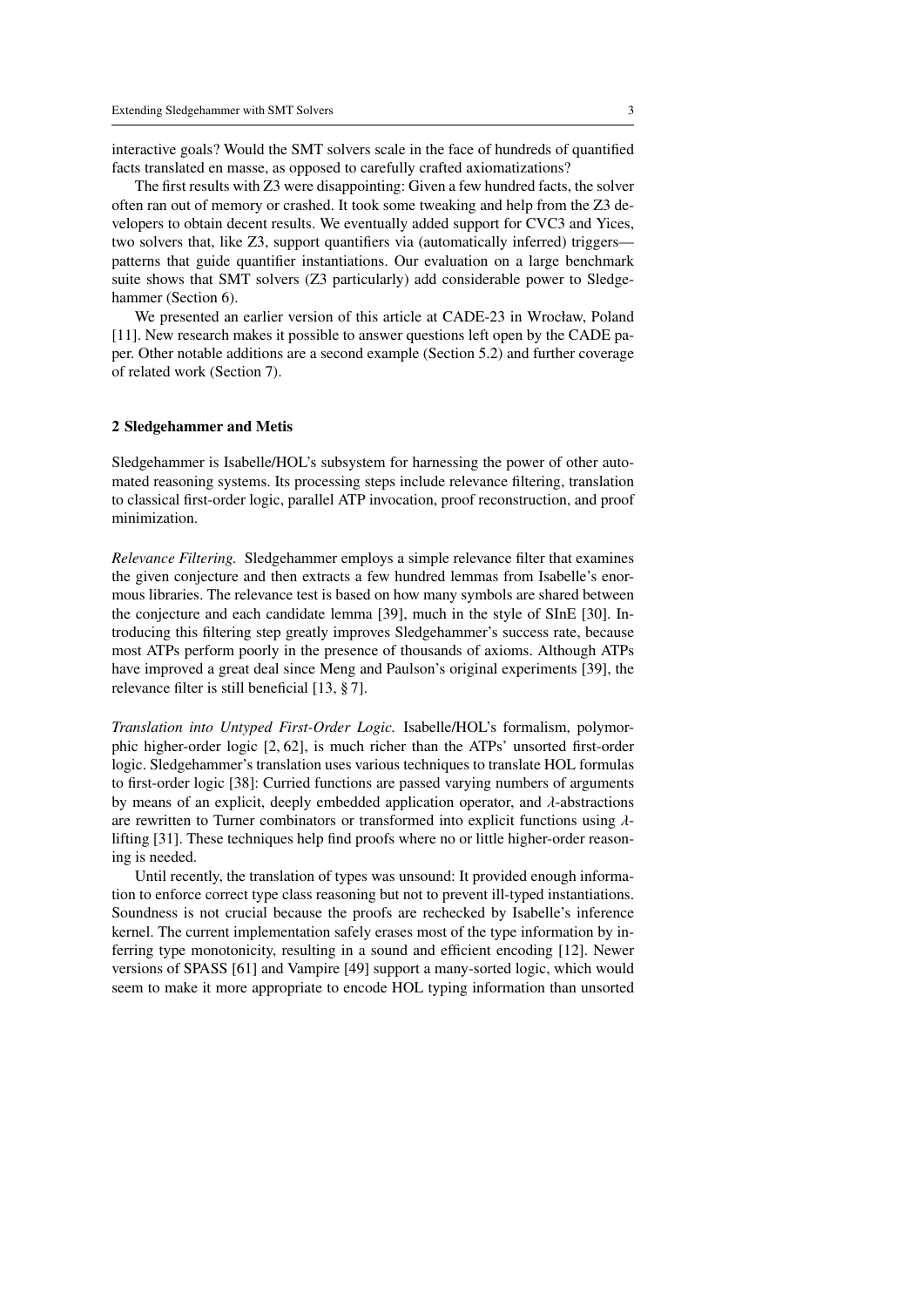first-order logic, but they do not support polymorphism. The solution is to monomorphize the formulas [12, § 3; 13]: Polymorphic formulas are iteratively instantiated with relevant ground instances of their polymorphic constants.

*Parallel ATP Invocation.* For a number of years, Isabelle has emphasized parallelism to exploit modern multi-core architectures [63]. Sledgehammer invokes several ATPs in parallel, with great success: Running E [54], SPASS, and Vampire in parallel for five seconds solves as many problems as running a single theorem prover for two minutes [17, § 8]. Recent versions of Sledgehammer also invoke E-SInE [30], a wrapper around E that is designed to cope with large axiom bases, and several other provers are also supported [10, § 6.6.4]. The automatic provers are executed in the background so that users can keep working on a proof, although many users prefer to take this opportunity to rest.

*Proof Reconstruction.* In keeping with the LCF philosophy [28], Isabelle theorems can only be generated within a small inference kernel. It is possible to bypass this safety mechanism if some external tool is to be trusted as an oracle, but all oracle inferences are tracked. Sledgehammer reconstructs proofs by running Metis, a first-order resolution prover written in ML [33]. Although Metis was designed to be interfaced with an LCF-style prover (HOL4), integrating it with Isabelle's inference kernel required significant effort [46]. The resulting *metis* proof method is given the typically short list of facts referenced in the proof found by the external  $ATP<sup>1</sup>$ . The *metis* call is delivered to the user in source form, so that it can then be replayed without running the external provers again. Given only a handful of facts, *metis* often succeeds almost instantly. Since *metis* has to re-find the proof, the external provers are essentially used as very precise relevance filters.

*Proof Minimization.* The final stage, attempting proof reconstruction using *metis*, fails about 5% of the time because *metis* takes too long. ATPs frequently use many more facts than are necessary. Sledgehammer's minimization tool takes a set of facts returned by an ATP and repeatedly calls that ATP with subsets of the facts to find a minimal set. Depending on the number of initial facts, it relies on either of these two algorithms:

- The naive linear algorithm attempts to remove one fact at a time. This can require as many ATP invocations as there are facts in the initial set.
- The binary algorithm recursively bisects the facts [21, § 4.3]. It performs best when a small fraction of the facts are actually required [17,  $\S 7$ ].

*Example.* In the Isabelle proof below, taken from a formalization of the Robbins conjecture [59], four of the five subproofs are discharged by a *metis* call generated automatically by Sledgehammer using an ATP:

<sup>&</sup>lt;sup>1</sup> To avoid confusion between the Isabelle proof method and the underlying first-order prover, we consistently write *metis* for the former and Metis for the latter.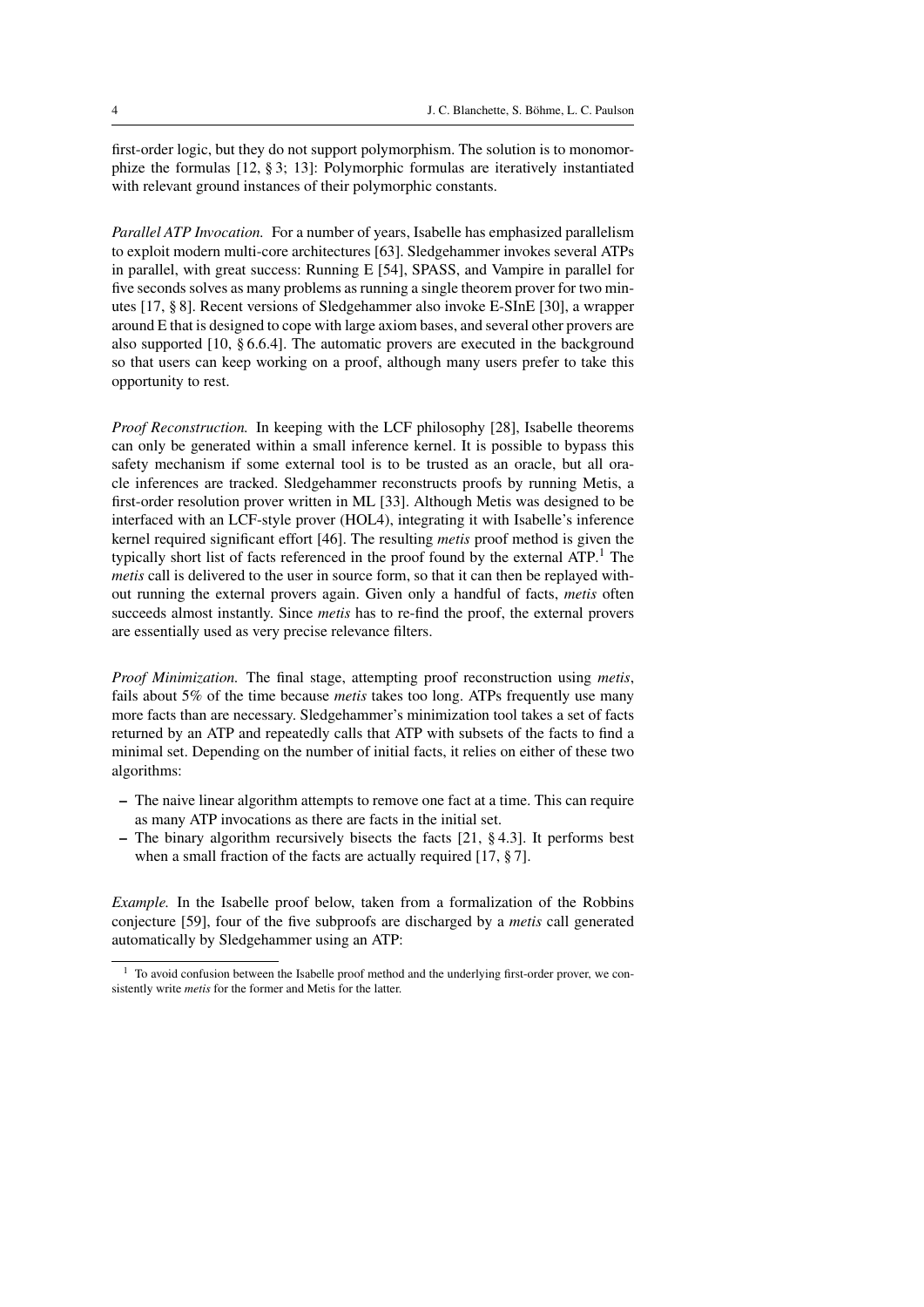**lemma**  $-(y \cup k \otimes (x \cup -(x \cup -y))) = -y$ **proof** – **let**  $z = -(x \sqcup -y)$  and  $ky = y \sqcup k \otimes (x \sqcup z)$ **have**  $-(x \sqcup -ky) = z$  **by** (*simp add: copyp0*) **hence**  $-(-ky \sqcup -(-y \sqcup z)) = z$  **by** (*metis assms sup comm*) **also have**  $-(z \sqcup -ky) = x$  **by** (*metis assms copyp0 sup comm*) **hence**  $z = -(-y \sqcup -(-ky \sqcup z))$  **by** (*metis sup\_comm*) **finally show**  $-(y \perp k \otimes (x \sqcup -(x \sqcup -y))) = -y$  **by** (*metis eq\_intro*) **qed**

Briefly, **let** introduces term abbreviations; **have**, **hence**, and **also hence** announce intermediate facts; **finally show** announces the conclusion; and **by** discharges a proof obligation by invoking a method customized by arguments (typically, references to already proved lemmas).

The example is typical of the way Isabelle users employ the tool: If they understand the problem well enough to propose some intermediate properties and perform the necessary inductions, all they need to do is state a progression of properties in small enough steps and let Sledgehammer or an automatic tactic prove each one.

## 3 The *smt* Proof Method

SMT solvers are available in Isabelle through the *smt* proof method [15, 18]. It translates the conjecture and any user-supplied facts to the SMT solvers' many-sorted first-order logic, invokes a solver, and (depending on the solver) either trusts the result or attempts to reconstruct the proof in Isabelle.

*Translation into Many-Sorted First-Order Logic.* The translation maps HOL's arithmetic operators to the corresponding SMT-LIB 1.2 [47] concepts.<sup>2</sup> The translation is otherwise similar to that performed when communicating with many-sorted ATPs: Partial applications are translated using an explicit application operator, λ-abstractions are lifted, and polymorphic types are monomorphized and mapped to SMT-LIB sorts [14, § 2].

*Proof Reconstruction.* CVC3 and Z3 provide independently checkable proofs of unsatisfiability. The *smt* method reconstructs Z3's proofs and supports CVC3 and Yices as oracles. Reconstruction relies extensively on standard Isabelle proof methods such as the simplifier, the classical reasoner, and the arithmetic decision procedures. The theories of equality with uninterpreted functions and linear integer and real arithmetic are supported. Certificates make it possible to store Z3 proofs alongside Isabelle formalizations, allowing SMT proof replay without Z3; only if the formalizations change must the certificates be regenerated. Using oracles requires trusting both the solvers and the *smt* method's translation, so it is generally frowned upon.

<sup>2</sup> Support for SMT-LIB 2.0 [4] is future work.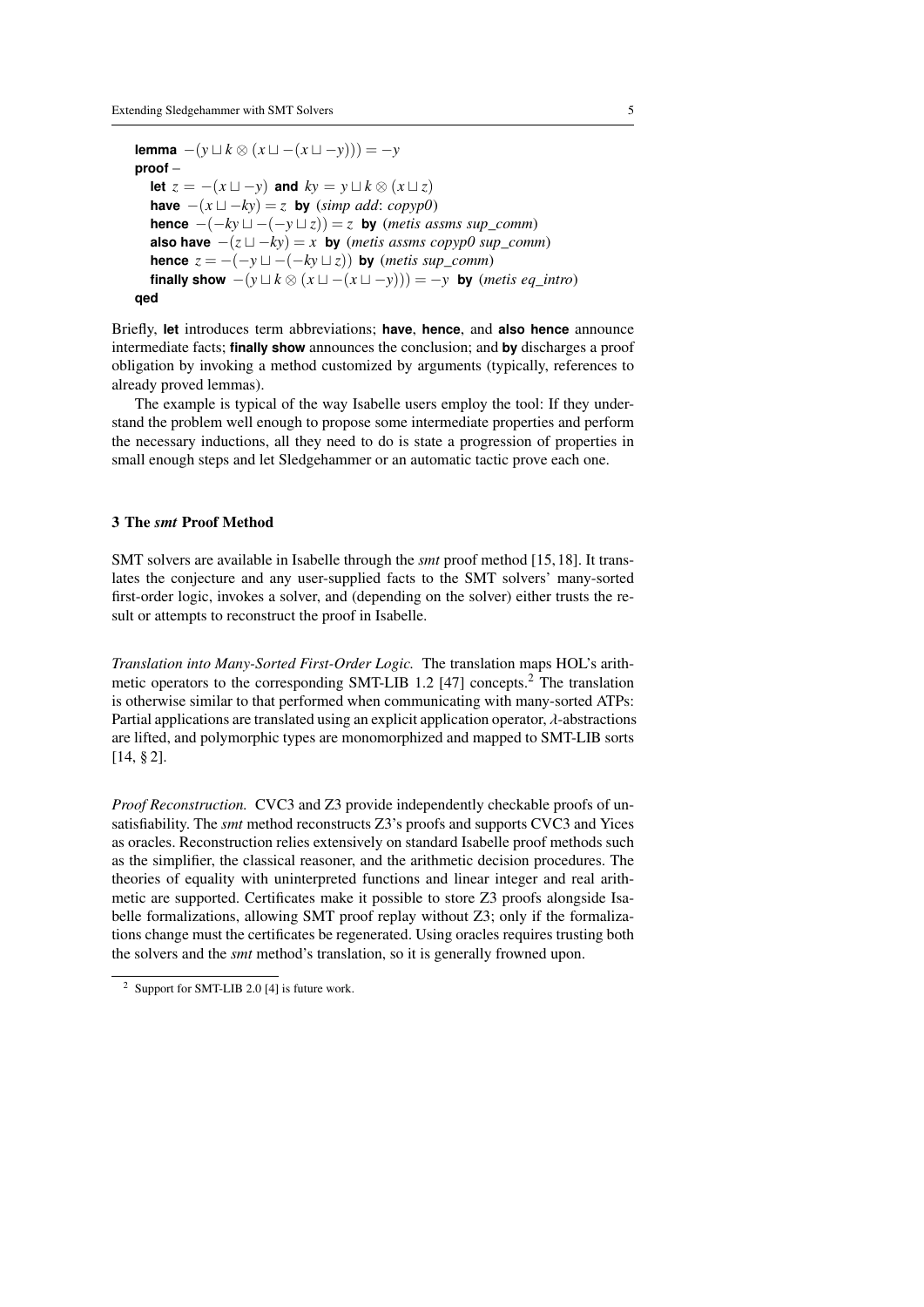*Example.* The periodic integer recurrence relation  $x_{i+2} = |x_{i+1}| - x_i$  has period 9. This property can be proved in Isabelle using the *smt* method as follows [14, § 1.2]:

**lemma** 
$$
x_3 = |x_2| - x_1 \wedge x_4 = |x_3| - x_2 \wedge x_5 = |x_4| - x_3 \wedge x_6 = |x_5| - x_4 \wedge x_7 = |x_6| - x_5 \wedge x_8 = |x_7| - x_6 \wedge x_9 = |x_8| - x_7 \wedge x_{10} = |x_9| - x_8 \wedge x_{11} = |x_{10}| - x_9 \implies x_1 = x_{10} \wedge x_2 = (x_{11} \text{ :: } int)
$$

**by** *smt*

SMT solvers prove the formula almost instantly, and proof reconstruction (if enabled) takes a few seconds. In contrast, Isabelle's arithmetic decision procedure requires several minutes to establish the same result. This example does not require any problemspecific facts, but these would have been supplied as arguments in the *smt* call just like for *metis* in Section 2.

## 4 Extending Sledgehammer with SMT

Extending Sledgehammer with SMT solvers was to a large extent a matter of connecting existing components: Sledgehammer's relevance filter and minimizer with the *smt* method's translation and proof reconstruction. Figure 1 depicts the resulting architecture, omitting proof reconstruction and minimization.



Figure 1 Sledgehammer's extended architecture

Two instances of the relevance filter run in parallel threads, to account for different sets of built-in constructs. The relevant facts and the conjecture are translated to the ATP or SMT version of first-order logic, and the resulting problems are passed to the provers.

## 4.1 SMT Solver Invocation

In our first experiments, we simply invoked Z3 as an oracle with the monomorphized relevant facts, using the same translation as for the *smt* proof method. The results were disappointing. Several factors were to blame. The translation to SMT-LIB format took many seconds. It took us some time to get the bugs out of our translation code; syntax errors in generated problems often caused Z3 to give up immediately. Z3 often ran out of memory after a few seconds or, worse, crashed. Latent issues both in our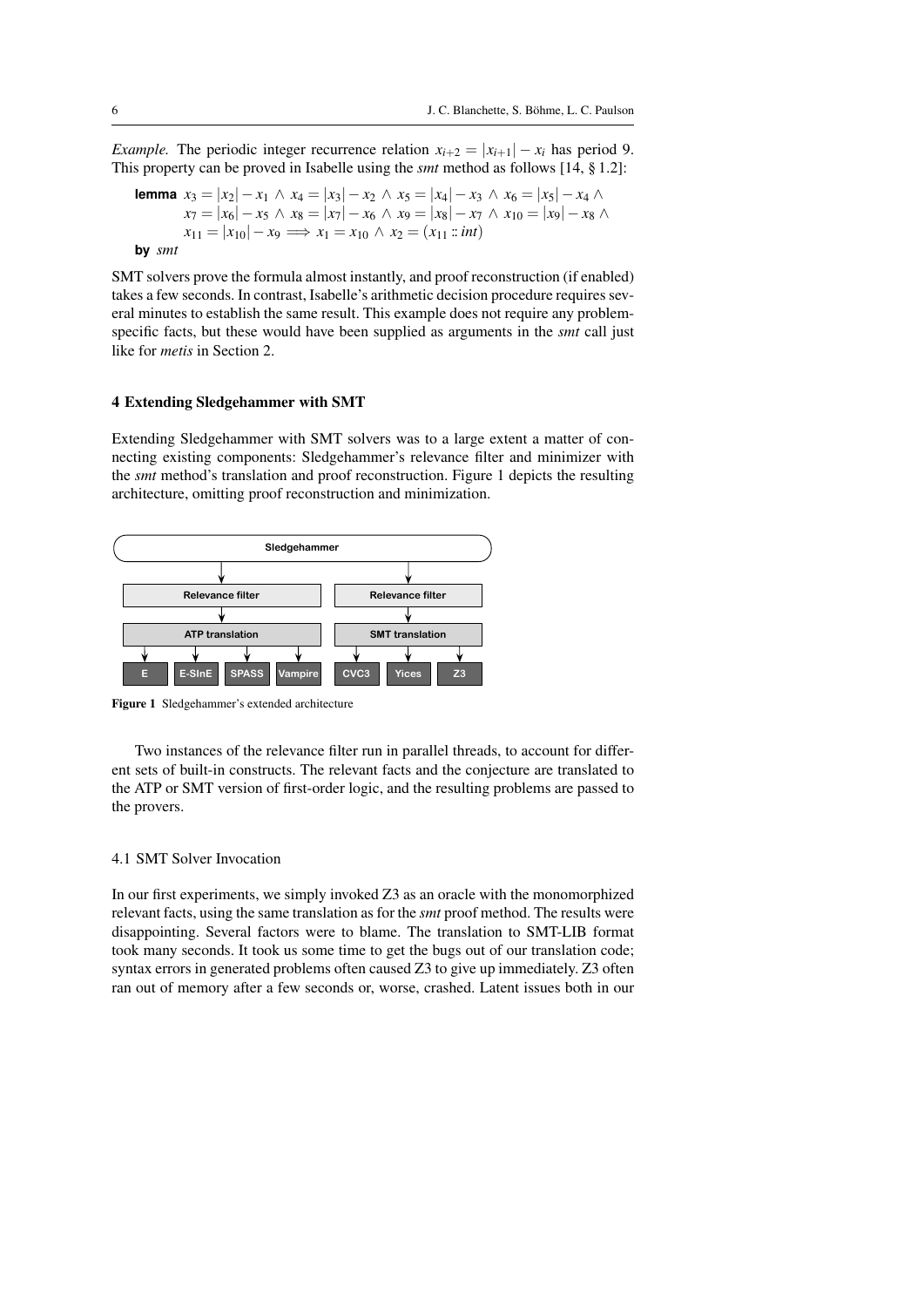translation and in Z3 were magnified by the number of facts involved. Our previous experience with the *smt* method had involved only a handful of carefully chosen facts.

The bottleneck in the translation was monomorphization. Iterative expansion of a few hundred HOL formulas yielded thousands of monomorphic instances. We reduced the maximum number of iterations from 10 to 3, to great effect. This choice, like many of the others reported below, was arrived at empirically, after extensive experimentation using our "Judgment Day" test harness [17].

The syntax errors were typically caused by confusion between formulas and terms or the use of a partially applied built-in symbol (both of which are legal in HOL). These were bugs in the *smt* proof method; we gradually eradicated them.

We reported the Z3 issues to its developers, who released an improved version. The crashes were caused by a bug in Z3's proof generation facility, which is disabled by default and hence not well tested. To handle the frequent out-of-memory conditions, we modified Sledgehammer to retry aborted solver calls with half the facts. This simple change was enough to increase the success rate dramatically.

But even in the absence of errors, we found it advantageous to divide the time available into slices, each given half the time and half the facts as the previous slice, rather than letting SMT solvers run undisturbed for the full time period. For example, given a time limit of 30 seconds, Z3 is first invoked with 350 facts for (up to) 15 seconds, then with 175 facts for 7.5 seconds, and so on. This smoothly generalizes the out-of-memory handling described above and increases the success rate further.

#### 4.2 Proof Reconstruction

In case of success, Sledgehammer extracts the facts used in the SMT proof—the unsatisfiable core—and generates an *smt* proof method call with these facts supplied as arguments. The *smt* method invokes Z3 to re-find the proof and replays it step by step. The Z3 proof can also be stored alongside the Isabelle formalization as a certificate to avoid invoking the solver each time the proof is rechecked. Minimization can be done as for ATP proofs to reduce the number of facts.

To increase the success rate and reduce the dependency on external solvers or certificates, Sledgehammer first tries Metis internally for a few seconds. If Metis succeeds, Sledgehammer returns a *metis* call to the user rather than an *smt* call. (Recall that Sledgehammer always returns proofs in Isabelle source form.) Metis will of course fail if the proof requires theories other than equality. Conversely, Sledgehammer also tries *smt* for proofs found by ATPs when Metis takes too long.

One of the less academically rewarding aspects of integrating third-party tools is the effort spent on solving mundane issues. Obtaining an unsatisfiable core from the SMT solvers turned out to be surprisingly difficult:

1. CVC3 returns a full proof, but somehow the proof refers to all facts, whether they are actually needed or not, and there is no easy way to find out which facts are actually needed. We rely on Sledgehammer's proof minimizer and its binary algorithm to reduce the facts used to a reasonable number.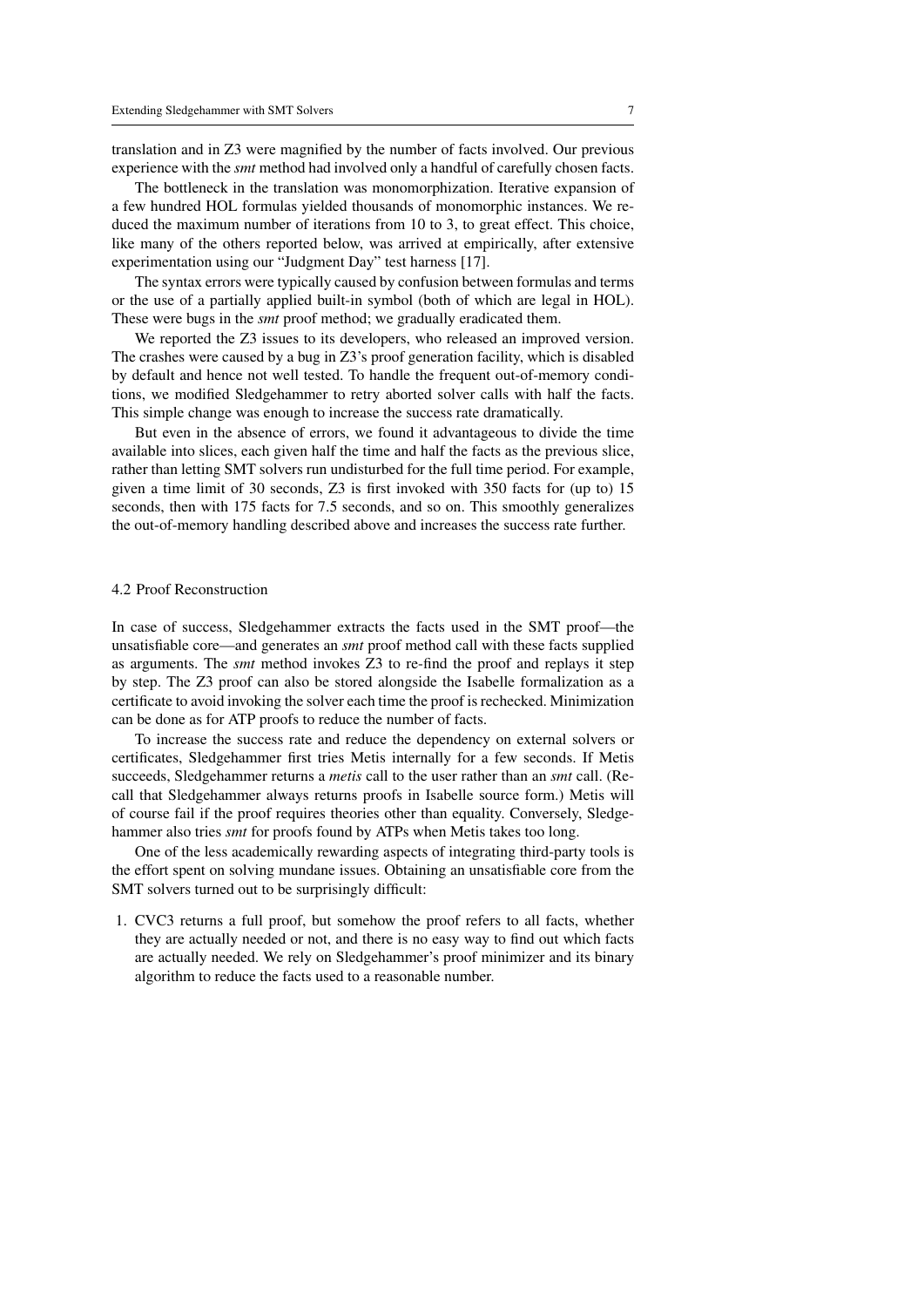- 2. Yices can output a minimal core, but for technical reasons only when its native input syntax is used rather than SMT-LIB 1.2. We tried using off-the-shelf file format converters to translate SMT-LIB 1.2 to 2 then to Yices, but this repeatedly crashed. In the end, we settled for the same solution as for CVC3.
- 3. For Z3, we could reuse our existing proof parser, which we need to reconstruct proofs. The proof format is fairly stable, although new releases often include their share of minor incompatibilities.

The problem of interpreting the solvers' output is widely acknowledged in the SMT community. Efforts are under way to define a standard proof format for SMT solvers to complement SMT-LIB [8, 19].

#### 4.3 Relevance Filtering

The relevance filter gives more precise results if it ignores HOL symbols that are translated to built-in constructs (logical and interpreted nonlogical symbols). For ATPs, this concerns equality, connectives, and quantifiers. SMT solvers support a much larger set of built-in constructs, notably arithmetic constants and operators. A fact such as  $1+1=2$  on integers might be considered relevant for the ATPs but should always be left out of SMT problems, since it involves only built-in symbols—indeed, it is a tautology of linear arithmetic.

In the original Sledgehammer architecture, the available lemmas were rewritten to clause normal form using a naive application of distributive laws before the relevance filter was invoked [39]. To avoid clausifying thousands of lemmas on each invocation, the clauses were kept in a cache. This design was technically incompatible with the (cache-unaware) *smt* method, and it was already unsatisfactory for ATPs, which include custom polynomial-time clausifiers [44]. We rewrote the relevance filter so that it operates on arbitrary HOL formulas, trying to simulate the old behavior. To mimic the penalty associated with Skolem functions in the clause-based code, we keep track of polarities and detect quantifiers that give rise to Skolem functions.

Observing that some provers cope better with large fact bases than others, we optimized the maximum number of relevant facts to include in a problem independently for each prover (from a library of about 10 000 facts). The maxima we obtained are 400 for CVC3, 150 for Yices, and 350 for Z3, which are comparable to the figures we had previously obtained for the ATPs [39].

#### 4.4 Redistribution and Distribution

Our goal with Sledgehammer is to help as many Isabelle users as possible. Thirdparty provers should ideally be bundled with Isabelle and ready to be used without requiring configuration. On the ATP side, Isabelle includes E and SPASS executables for Linux, Mac OS X, and Windows; users can download Vampire (whose license forbids redistribution), but most simply run Vampire remotely on SystemOnTPTP.

CVC3 allows redistribution and use by noncommercial and commercial users alike. Yices's license forbids redistribution, but noncommercial users can download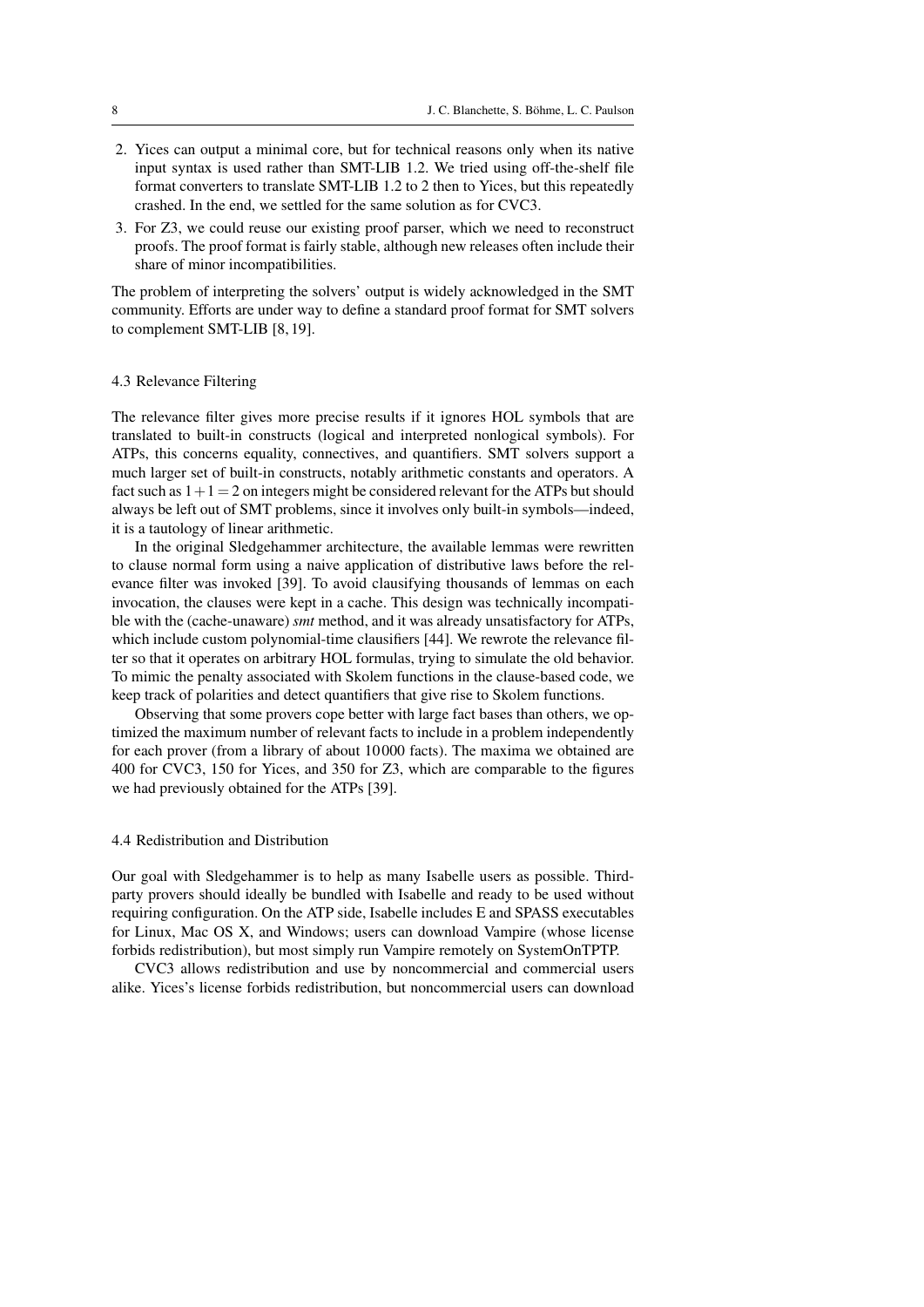it from its official web site. Z3 requires a license for commercial uses but redistribution with Isabelle is allowed. Isabelle now includes CVC3 and Z3 executables for all major platforms, with Z3 disabled unless users confirm their noncommercial intentions via a configuration option.

For convenience, we additionally set up a server in Munich in the style of System-OnTPTP for running CVC3 and Z3 remotely. Remote servers are satisfactory for proof search, at least when they are up and running and the user has Internet access. They also distribute the load: Unless the user's machine has eight processor cores, it would be reckless to launch four ATPs and three SMT solvers locally in parallel and expect the user interface to remain responsive. On an *N*-core machine, Sledgehammer runs at most *N* provers locally and up to four of the remaining provers remotely.

#### 4.5 Experiment: Generation of Weights and Triggers

SMT solvers work by incrementally building a model for the quantifier-free part of the problem, which consists of axioms and a negated conjecture. Quantifiers are instantiated at each iteration based on the set of active terms (i.e., the ground terms that the current partial model can interpret). These instances are conjoined with the quantifier-free part of the problem, helping to refine the model.

To guide quantifier instantiation and avert an explosion in the number of instances generated, some SMT solvers support extralogical annotations on their quantifiers. We have done some experiments with weights and triggers.

*Weights* are specific to Z3. The greater the weight of the quantifier, the fewer instantiations are allowed. The instantiations that take place are those by terms that became active early, because they are more likely to be relevant to the problem at hand. Sledgehammer's iterative relevance filter yields a list of facts sorted by likely relevance. This gives an easy way for Sledgehammer to fill in the weights meaningfully: Give a weight of 0 to the most relevant fact included, *N* to the least relevant fact, and interpolate in between. The case  $N = 0$  corresponds to  $Z3$ 's default behavior. We use  $N = 10$  with a quadratic interpolation, which appears to help more than it harms.

A *trigger* is a set of patterns that must all match some active term for the instantiation to take place. Patterns are usually subterms of the quantified formula. All three supported SMT solvers infer triggers heuristically, but CVC3 and Z3 also provide a syntax for user-specified triggers. We tried to rely on this mechanism to exploit the form of Isabelle lemmas. In particular, equations registered for use by the simplifier often define a function symbol applied to a constructor pattern in terms of a (possibly recursive) right-hand side, as in ML function definitions. It then makes sense to take the entire left-hand side as the only trigger. When an instance of the left-hand side is active, the trigger enables the equation's instantiation.

In stark contrast with the SMT folklore that well chosen triggers are a prerequisite for success [40], we found that the SMT solvers can be relied on to infer suitable triggers and that our scheme for equations is too limited to help much. Future researchers could experiment with adding support for other common syntactic forms, such as introduction and elimination rules.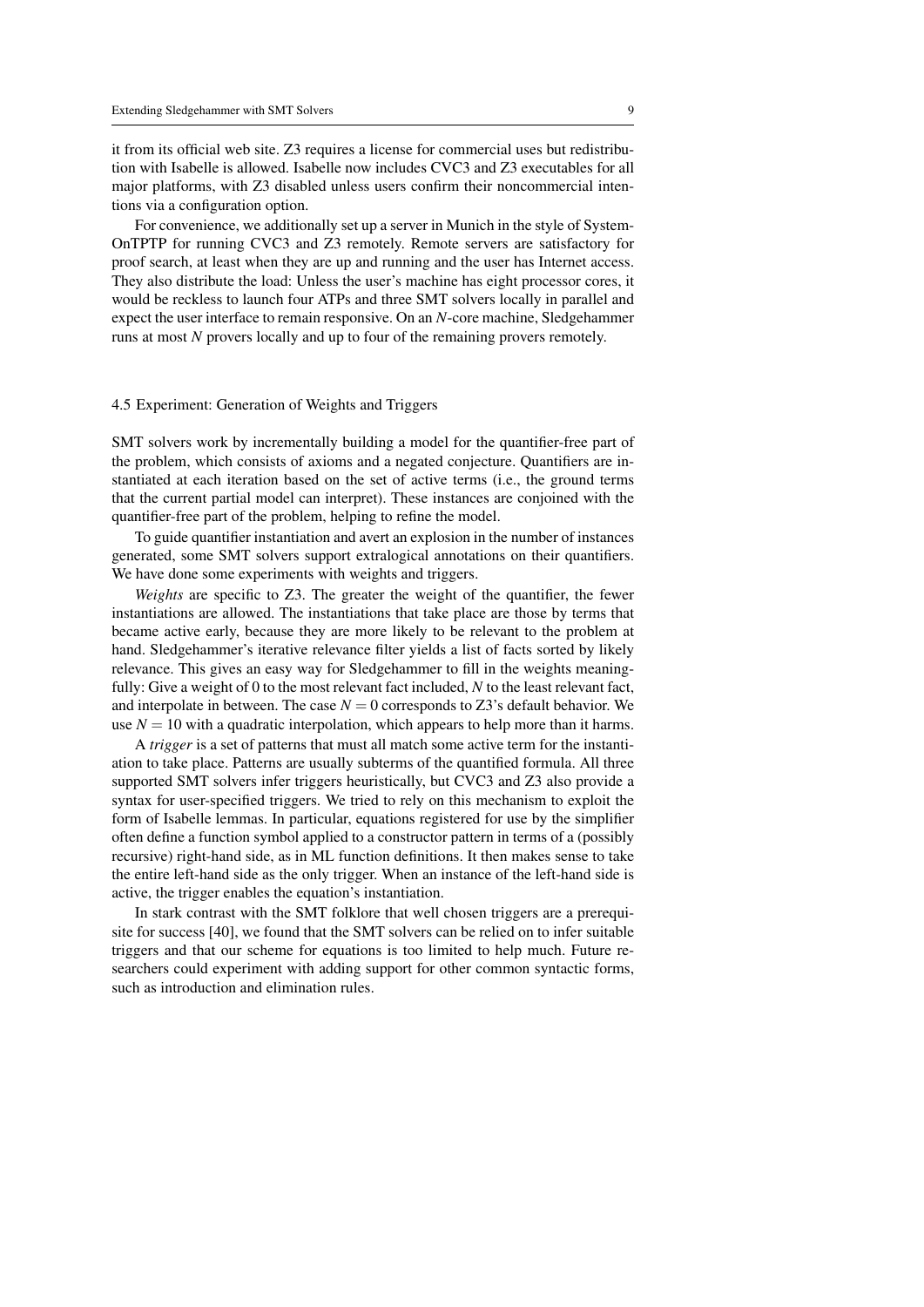## 5 Examples

The Sledgehammer–SMT integration was introduced in late 2010, and since then we have received frequent confirmation of its usefulness, from novices and experts alike. The SMT integration played a prominent role in a library of relational and algebraic methods for modeling computing systems developed by Guttmann et al. [29, p. 630]:

Our results show that algebraic formal methods can easily be developed by automated reasoning within Isabelle/HOL. A surprising observation is that the SMT solver Z3 often outperformed Metis and sometimes even the external ATP systems invoked by Sledgehammer.

This section relates two success stories: The first one arose on the Isabelle mailing list; the second one originates from a theory of setoids developed by colleagues.

### 5.1 An Arithmetic Datatype

This gratifying example arose on the Isabelle mailing list [42] barely one week after we had enabled SMT solvers in the development version of Sledgehammer. A new Isabelle user was experimenting with a simple arithmetic algebraic datatype:

```
datatype arith = Z | Succ arith | Pred arith
```

```
inductive isvalue :: arith → bool where
isvalue Z
isvalue m \Longrightarrow isvalue (Succ m)
inductive step :: arith \rightarrow arith \rightarrow bool where
s\_succ: step m m' \Longrightarrow step (Succ m') (Succ m')
s_pred_zero: step (Pred Z) Z
s\_pred: step m m' \implies step (\textsf{Pred } m) (\textsf{Pred } m')s_pred_succ: isvalue v \implies step (Pred (Succ v)) v
```
He wanted to prove the following simple property about his inductive predicate step, which takes two *arith* values, but did not know how to proceed:

**lemma** step (Pred Z)  $m \implies m = Z$ 

Our colleague Tobias Nipkow helpfully supplied a structured Isabelle proof:

```
using assms proof cases
  case s_pred_zero thus m = Z by simpnext
  case (s_pred m
0
)
  from 'step Z m
0
' have False by cases
  thus m = Z by blast
qed
```
The proof is fairly simple by interactive proving standards, but it nonetheless represents a few minutes' work to a seasoned user (and, as we saw, was too difficult for a novice). Nipkow then tried the development version of Sledgehammer and found a much shorter proof due to Z3: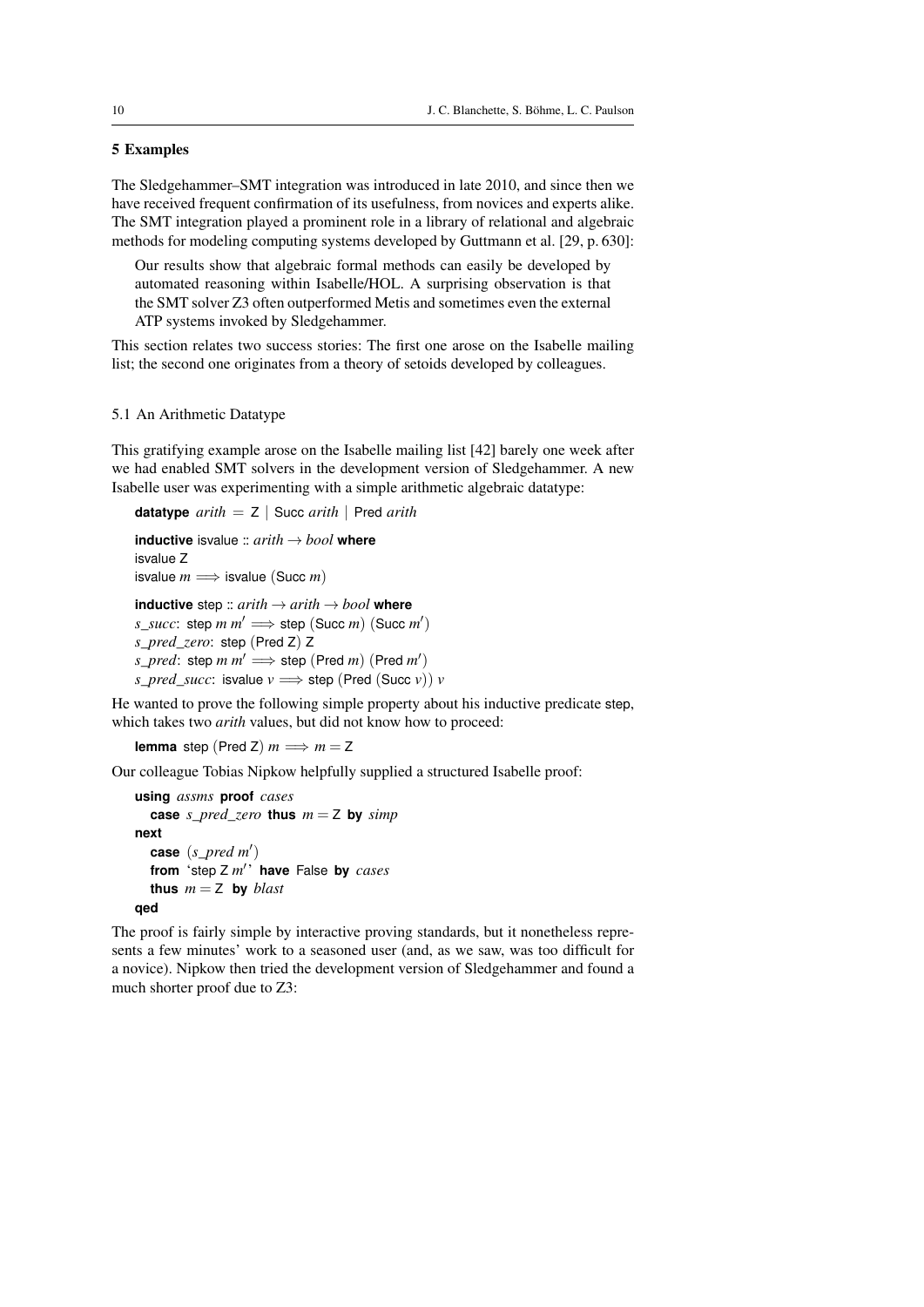#### **by** (*smt arith.simps*(2,4,5,8) *step.simps*)

The *arith.simps* facts express injectivity of the Pred constructor and distinctness of Z, Succ, and Pred, whereas *step.simps* captures step's introduction and elimination rules as a single equivalence of the form step  $m m' \leftrightarrow \exists m m' \vee \dots$ . Although the proof involves no theory reasoning beyond equality the ATPs failed to find it within 30 involves no theory reasoning beyond equality, the ATPs failed to find it within 30 seconds because of the presence of too many extraneous facts.

### 5.2 Setoids

<sup>A</sup> *setoid <sup>A</sup>* = (*A*,∼) is a set *<sup>A</sup>* equipped with an equivalence relation <sup>∼</sup>. Setoids are heavily used in the Coq theorem prover, where  $\sim$  may be some form of extensional equality [7]. As part of a tool for transferring theorems across isomorphisms, Andreas Schropp and Andrei Popescu developed a formalization of setoids in Isabelle [53]. Rather than spend time developing a general theory of setoids, they were interested in deriving the needed results quickly, using automatic tools whenever possible.

Like Guttmann et al., they found that many of their proofs were found by Z3 but not by E, SPASS, or Vampire. Here is a typical example from their formalization, where the proof is found almost instantly by Z3:

**lemma**  $f \in \mathcal{A} \rightsquigarrow \mathcal{B} \implies \text{inv}_{\mathcal{B},\mathcal{A}} (\text{inv}_{\mathcal{A},\mathcal{B}} f) \sim_{\mathcal{A}\rightarrow\mathcal{B}} f$ **by** (*smt assms equiv\_rel\_trans iso\_sDfunsp iso\_sDsetoid*(2) *s\_inv\_eqOf s\_inv\_iso\_s setoid\_def sfun\_elim sfun\_eq\_def ssym*)

Here,  $\hat{A}$  and  $\hat{B}$  are two setoids, and  $\sim_{\hat{A}\to\hat{B}}$  is the lifting of their equivalence relations to the function space. The lemma states that  $(f^{-1})^{-1}$  is equivalent to *f* if *f* is an isomorphism between *A* and *B*. A setoid function is an isomorphism if it preserves and reflects the equivalence relations and is surjective modulo equivalence.

A detailed hand-written proof would involve tedious transitivity chains intermixed with applications of preservation and symmetry. This kind of reasoning has an algebraic flavor with mild higher-order aspects. The proof found by Z3 requires 10 facts, reflecting the lack of intermediate lemmas in the formalization (partly as a result of heavily relying on Sledgehammer). The need for so many facts probably explains why the problem was outside the ATPs' reach; 10 facts really are a lot, given the size and complexity of Sledgehammer problems.

#### 6 Evaluation

In their "Judgment Day" study, Böhme and Nipkow [17] evaluated Sledgehammer with E, SPASS, and Vampire on 1240 provable proof goals arising in seven representative Isabelle formalizations. To evaluate the SMT integration, we ran an enlarged version of their benchmark suite with the latest versions of Sledgehammer, the ATPs, and of course the SMT solvers.<sup>3</sup>

<sup>&</sup>lt;sup>3</sup> Our test data set is available at http://www21.in.tum.de/~blanchet/jar-smt-data.tgz.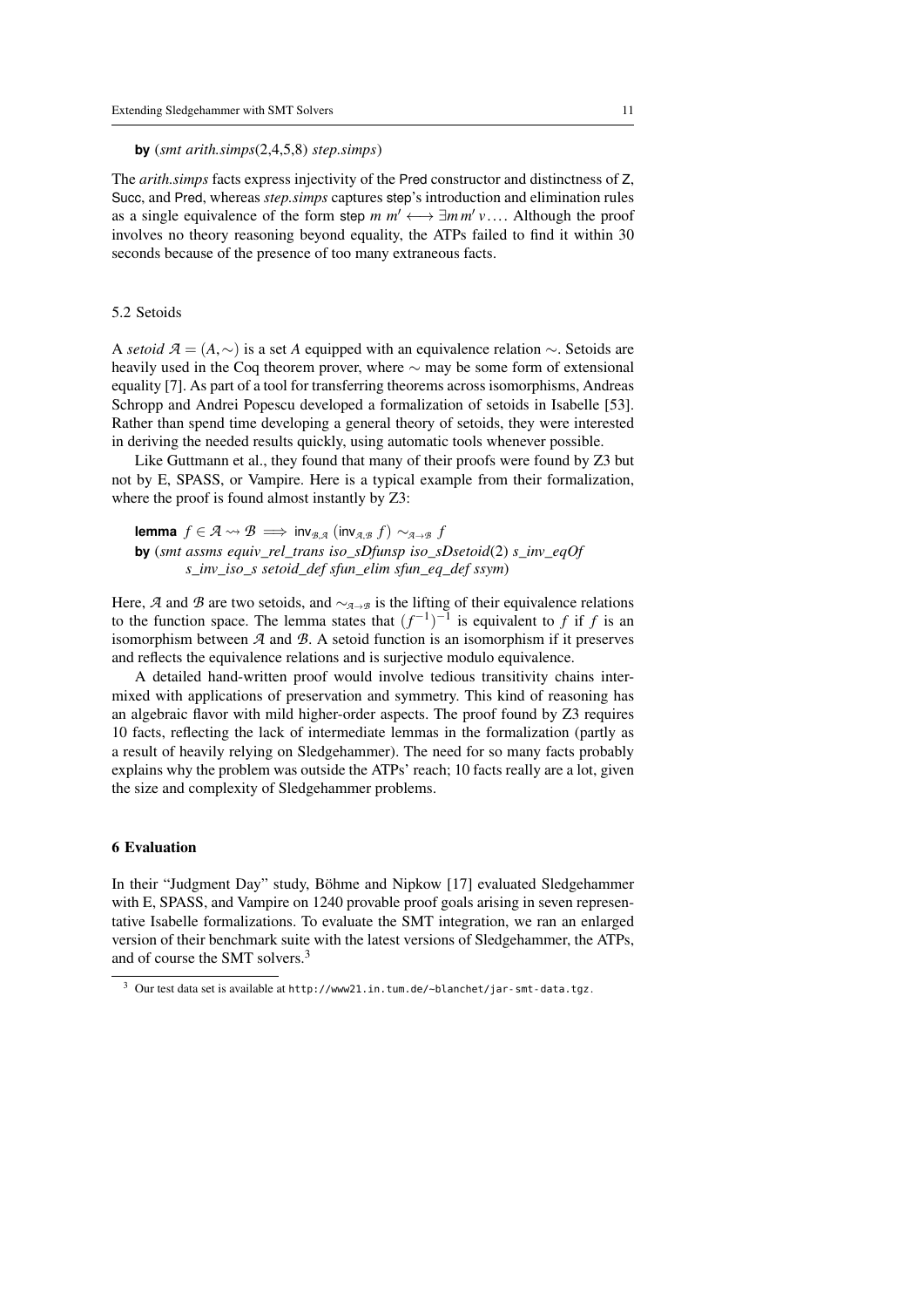| Thy.       | Description                                           | Goals | Feats.    |
|------------|-------------------------------------------------------|-------|-----------|
| Arr        | Arrow's impossibility theorem                         | 101   | LS        |
| <b>FFT</b> | <b>Fast Fourier transform</b>                         | 146   | $A$ $I$ . |
| FTA.       | Fundamental theorem of algebra                        | 422   | A         |
| Hoa        | Completeness of Hoare logic with procedures           | 203   | A H.      |
| Huf        | Optimality of Huffman's algorithm                     | 284   | A H.S     |
| Jin        | Type soundness of a subset of Java                    | 182   | II.       |
| NS         | Needham-Schroeder shared-key protocol                 | 99    | T         |
| OЕ         | DNF-based quantifier elimination                      | 191   | A LS      |
| S2S        | Sum of two squares                                    | 130   | A         |
| SN         | Strong normalization of the typed $\lambda$ -calculus | 115   | ΑI        |

Figure 2 Isabelle theories

### 6.1 Setup

The Judgment Day benchmarks consist of all the proof goals arising in seven theories from the Isabelle distribution and the *Archive of Formal Proofs* [34]. We added two theories (*QE* and *S2S*) that rely heavily on arithmetic to exercise the SMT decision procedures and a third one (*Huf*) that combines all four features. These ten theories are listed in Figure 2 under short names. The third column lists the number of goals from each theory, and the last column specifies the features it contains, where A means arithmetic, I means induction/recursion, L means  $\lambda$ -abstractions, and S means sets. Our examples are representative of typical applications, with a bias toward arithmetic.

We used the following provers as backends: CVC3 2.4.1, E 1.4, E-SInE 0.4, SPASS 3.8ds, Vampire 1.8 (revision 1435), Yices 1.0.33, and Z3 3.2. E-SInE was run remotely via SystemOnTPTP; the other provers were installed on 32-bit Linux servers featuring 3.06 GHz Dual-Core Intel Xeon processors. Each prover was invoked with the set of options we had previously determined worked best.<sup>4</sup>

We ran the provers for 30 seconds each, which corresponds to the default time limit in Sledgehammer. Most proofs are found within a few seconds; Böhme and Nipkow considered timeouts of 60 and 120 seconds, with little impact [17]. Successful proof attempts are followed by a potential 30 second minimization phase and a 30 second reconstruction phase.

## 6.2 Proof Search

Figure 3 gives the success rates for each prover (or class of prover) on each formalization together with the unique contributions of each prover. Sledgehammer now solves 60.1% of the goals, compared with 54.2% without SMT. The best SMT solver, Z3,

<sup>&</sup>lt;sup>4</sup> The setup for E was suggested by Stephan Schulz and includes the little known symbol offset weight function. The SPASS setup is described elsewhere [13]. Vampire was run in CASC mode, alternately with and without the set-of-support strategy, and with BDDs disabled. CVC3, E-SInE, Yices, and Z3 were run with the default configuration. All provers except E-SInE were invoked repeatedly with different options for a fraction of the total time limit [10, § 6.6.3].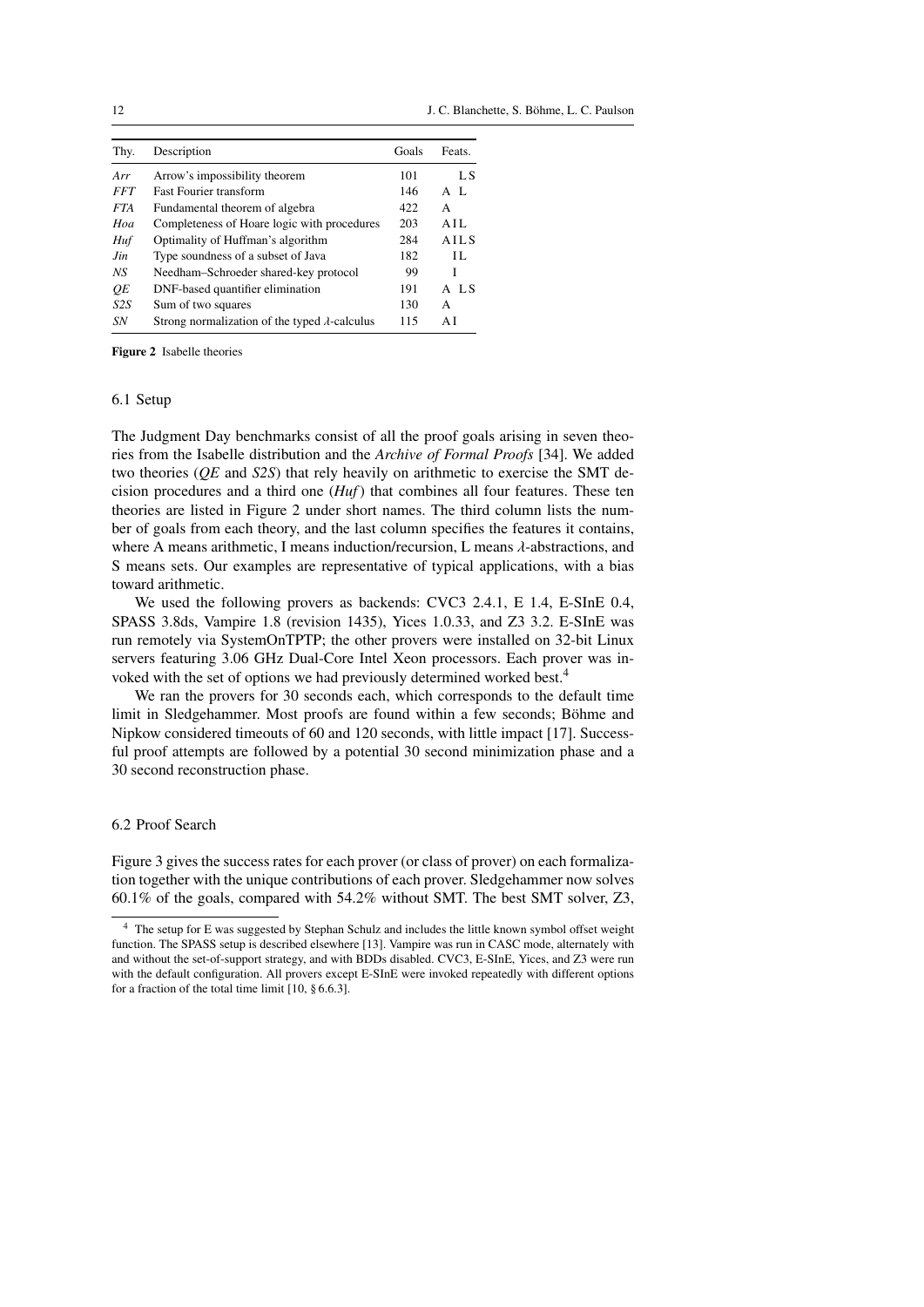|                    | <i>FFT</i><br>AL | OЕ | Huf<br>ALS AILS | NS<br>- 1 | Jin<br>IL | LS. | Arr Hoa<br>AIL | SN<br>AI | FTA S2S<br>A | $\mathsf{A}$ | All  | Uniq. |
|--------------------|------------------|----|-----------------|-----------|-----------|-----|----------------|----------|--------------|--------------|------|-------|
| E                  | 27               | 32 | 30              | 30        | 47        | 47  | 54             | 71       | 66           | 61           | 47.8 | 0.3   |
| $E-SInE$           | 22               | 28 | 27              | 30        | 40        | 26  | 45             | 62       | 60           | 56           | 41.8 | 0.4   |
| <b>SPASS</b>       | 27               | 29 | 29              | 40        | 43        | 46  | 62             | 70       | 68           | 62           | 48.7 | 0.9   |
| Vampire            | 23               | 28 | 23              | 38        | 44        | 40  | 61             | 65       | 65           | 52           | 45.3 | 0.5   |
| CVC <sub>3</sub>   | 28               | 30 | 36              | 29        | 36        | 39  | 59             | 54       | 65           | 61           | 46.3 | 0.7   |
| Yices              | 25               | 34 | 26              | 28        | 40        | 41  | 56             | 59       | 55           | 61           | 43.1 | 0.2   |
| Z <sub>3</sub>     | 27               | 31 | 36              | 39        | 49        | 51  | 54             | 63       | 62           | 58           | 48.1 | 1.5   |
| <b>ATPs</b>        | 30               | 36 | 36              | 49        | 48        | 53  | 67             | 72       | 71           | 70           | 54.2 | 5.8   |
| <b>SMT Solvers</b> | 32               | 36 | 42              | 44        | 49        | 51  | 68             | 64       | 70           | 69           | 54.3 | 5.9   |
| All Provers        | 38               | 45 | 44              | 52        | 52        | 58  | 72             | 74       | 76           | 79           | 60.1 |       |

**Figure 3** Success rates on all goals per prover and theory  $(\%)$ 

|                    | FFT<br>AL | OE<br>ALS. | Huf<br><b>AILS</b> | NS<br>1 | Jin<br>IL | LS | Arr Hoa SN<br>$\rm{AIL}$ | AI | FTA<br>A | S2S<br>A | All  | Uniq. |
|--------------------|-----------|------------|--------------------|---------|-----------|----|--------------------------|----|----------|----------|------|-------|
| E                  | 22        | 21         | 20                 | 19      | 39        | 35 | 40                       | 63 | 41       | 27       | 31.7 | 0.1   |
| $E-SInE$           | 17        | 16         | 16                 | 18      | 34        | 18 | 29                       | 56 | 39       | 21       | 26.1 | 0.4   |
| <b>SPASS</b>       | 22        | 17         | 20                 | 31      | 38        | 32 | 49                       | 59 | 45       | 39       | 33.9 | 1.2   |
| Vampire            | 20        | 14         | 16                 | 29      | 39        | 29 | 49                       | 53 | 40       | 21       | 30.4 | 0.6   |
| CVC <sub>3</sub>   | 23        | 12         | 25                 | 16      | 29        | 27 | 46                       | 41 | 43       | 30       | 29.8 | 0.8   |
| Yices              | 19        | 16         | 17                 | 16      | 36        | 24 | 47                       | 47 | 32       | 23       | 27.5 | 0.3   |
| 73                 | 20        | 9          | 26                 | 30      | 47        | 35 | 44                       | 47 | 40       | 25       | 32.1 | 1.4   |
| <b>ATPs</b>        | 25        | 24         | 25                 | 42      | 42        | 39 | 57                       | 64 | 49       | 43       | 39.2 | 6.6   |
| <b>SMT Solvers</b> | 26        | 17         | 29                 | 35      | 47        | 34 | 58                       | 51 | 49       | 34       | 38.1 | 5.5   |
| All Provers        | 32        | 26         | 32                 | 43      | 47        | 40 | 63                       | 64 | 56       | 55       | 44.7 |       |

Figure 4 Success rates on "nontrivial" goals per prover and theory (%)

outperforms both E and Vampire and sometimes even SPASS, which was specifically optimized for Isabelle [13]. Z3 contributes the most unique proofs: 1.5% of the goals are proved only by it, a figure that climbs to 4.1% if we exclude CVC3 and Yices. While it might be tempting to see this evaluation as a direct comparison of provers, recall that even provers of the same class are not given the same problems or the same options. Sledgehammer is not so much a competition as a *combination* of provers.

About 40% of the goals from the chosen Isabelle formalizations are "trivial" in the sense that they can be solved directly by standard Isabelle tactics invoked with no arguments. If we ignore these and focus on the "nontrivial" goals, which users are especially keen on seeing solved by Sledgehammer, the success rates are somewhat lower, as shown in Figure 4: The ATPs solve 39.2% of these harder goals, and SMT solvers increase the success rate to 44.7%.

It is instructive to compare these results with those obtained by Geoff Sutcliffe on the TPTP [57] benchmark suite. In a preliminary run over 7143 TPTP problems in the FOF (first-order form) division, he found that Z3 2.15 solved 2487 of these,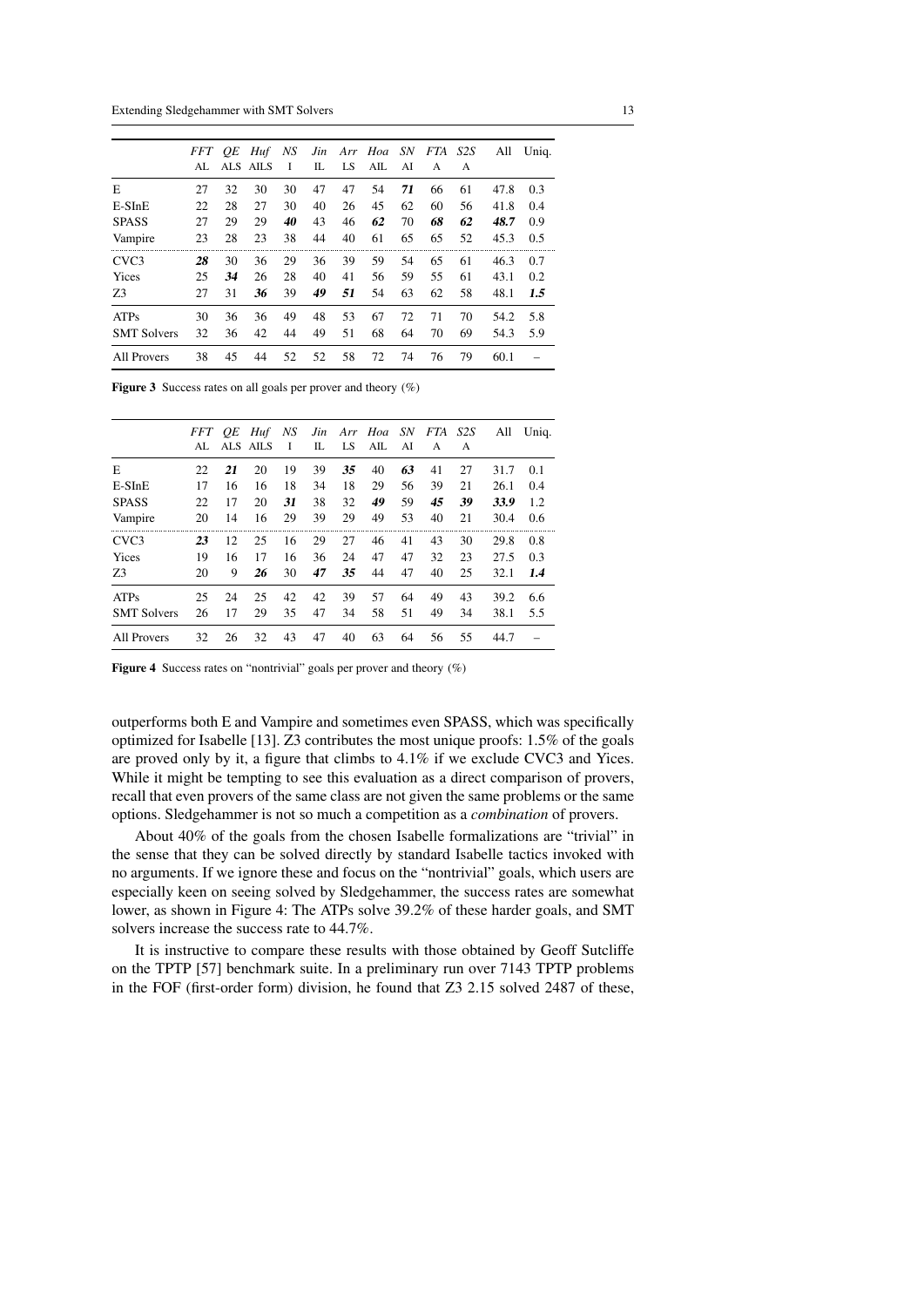compared with 3848 for E 1.2 and 4511 for Vampire 0.6 [58]. The comparison is biased because E and Vampire have been extensively optimized against the TPTP, but it still suggests that Isabelle problems are better suited to SMT than typical TPTP problems are.

## 6.3 Decision Procedures

We also evaluated the extent to which the SMT decision procedures, beyond equality, contribute to the overall result. To this end, we inspected the successful Z3 proofs (including "trivial" ones) to determine the percentage of proofs that involve an arithmetic decision procedure. Theory-specific rewrite rules, which do not rely on any decision procedure, are not counted. Complementarily, we extracted the relevant facts from each Z3 proof and passed them to *metis* with a 30-second time limit.

Figure 5 summarizes the results. The two rows roughly add up to 100% in each column, since Metis is complete for first-order logic but has no support for arithmetic. For the formalizations under study, the vast majority of SMT proofs do not require any theory reasoning and can be reconstructed by a resolution prover.

|                     |  | FFT QE Huf NS Jin Arr Hoa SN FTA S2S All<br>ALALSAILS I ILLSAILAI A A |  |  |  |  |
|---------------------|--|-----------------------------------------------------------------------|--|--|--|--|
| Arithmetic<br>metis |  | 42 14 28 0 0 0 6 0 8 51 13.2<br>36 69 62 95 92 88 89 92 93 24 78.8    |  |  |  |  |

Figure 5 Use of arithmetic in successful Z3 proofs and reconstructibility with *metis* (%)

These results prompted us to benchmark the SMT solvers with Isabelle's arithmetic symbols left uninterpreted, effectively disabling theory reasoning. Arithmetic reasoning is still possible using facts such as  $1 + 1 = 2$ , which are then considered relevant by the relevance filter. We expected a loss comparable to the use of arithmetic in Z3 proofs, but the actual loss is much smaller. For the *QE* formalization, the SMT solvers' support for arithmetic is actually harmful, as shown in Figure 6. Clearly, arithmetic decision procedures are not the main reason why the SMT solvers perform so well on Isabelle problems.

|                  |  | FFT QE Huf NS Jin Arr Hoa SN FTA S2S All<br>AL ALS AILS I IL LS AIL AI A A |  |  |  |  |
|------------------|--|----------------------------------------------------------------------------|--|--|--|--|
| CVC <sub>3</sub> |  | $+5$ -10 +4 -1 +1 -1 +3 0 +2 +2 +0.9                                       |  |  |  |  |
| Yices            |  | $+6$ $-2$ $+2$ $+5$ $-1$ $+4$ $+4$ $-1$ $+1$ $+13$ $+2.5$                  |  |  |  |  |
| 73               |  | $+8$ $-7$ $+5$ $-1$ $-1$ 0 $-2$ $+2$ $-1$ $+1$ $+0.1$                      |  |  |  |  |
| All Solvers      |  | $+6$ $-6$ $+4$ $+1$ 0 $+1$ $+1$ 0 $+1$ $+5$ $+2.7$                         |  |  |  |  |

Figure 6 Absolute success rate differences between SMT solver runs with and without arithmetic on all goals with proof reconstruction (% points)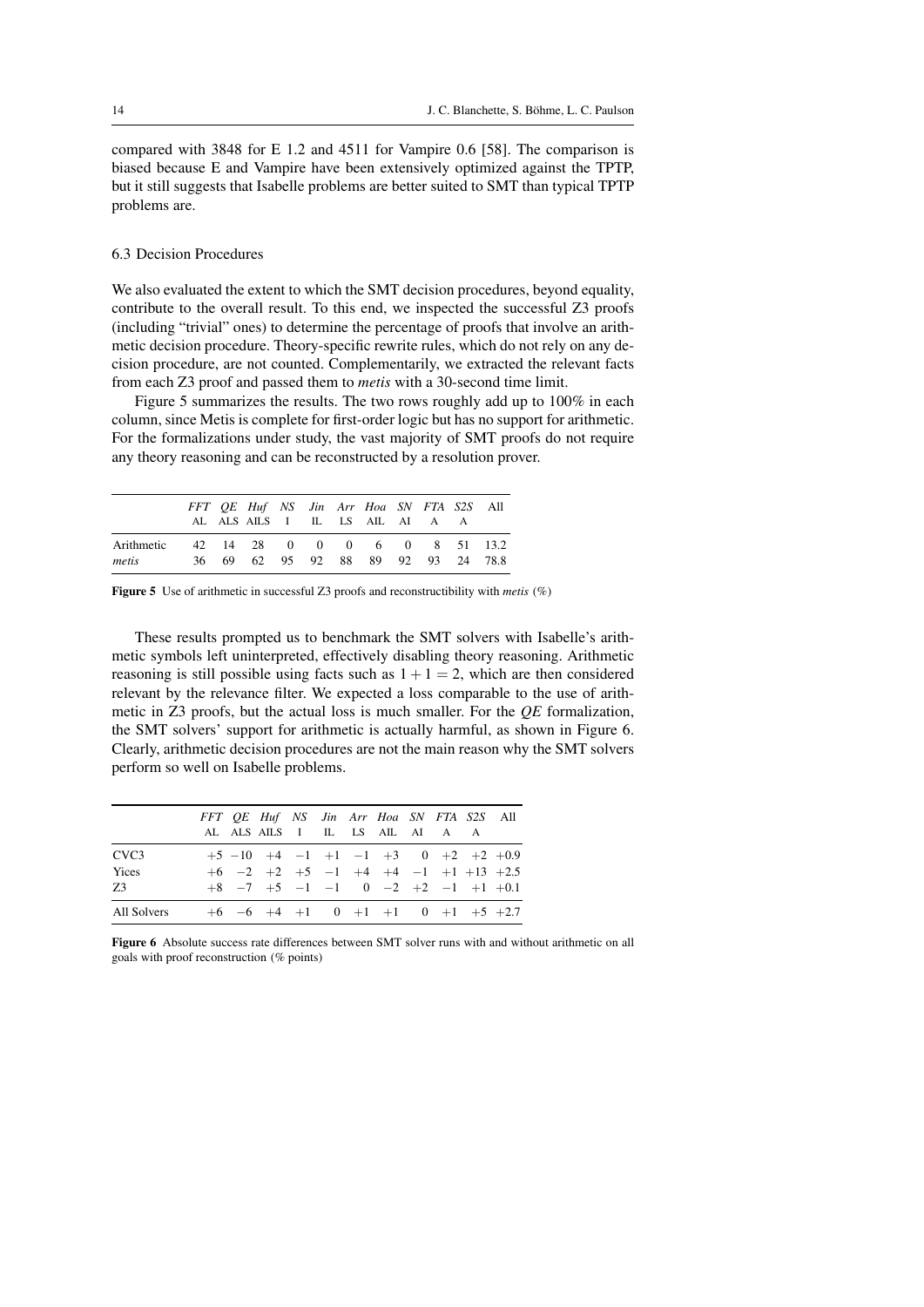#### 6.4 Discussion

When evaluating the provers for the CADE paper, we were surprised to find that Z3 outperformed the ATPs by a wide margin. We advanced several explanations, which can now be revisited in the light of new empirical results.

- *Unsound ATP encoding of types*: Until recently, Sledgehammer's encoding of types in unsorted first-order logic was unsound.<sup>5</sup> About 5% of the proofs found by ATPs were type-unsound in HOL and could not be replayed [17, § 4.1]. In contrast, the many-sorted SMT translation was designed to be sound. The passage to sound encodings and use of SPASS's and Vampire's newly introduced sorts improved the ATP success rate by a few percentage points [13, § 7].
- *Translation of* λ*-abstractions*: Looking at the test data closely, we noticed that SMT solvers seemed to perform better on higher-order problems, suggesting that the *smt* method's λ-lifting approach might be superior to the combinator approach used with the ATPs. However, new experiments reveal that the two  $\lambda$  translation schemes are comparable [10, § 6.7.3], corroborating earlier results [38, § 4].
- *Reliable reconstruction*: In the earlier Sledgehammer setup, as evaluated in the CADE paper, only *metis* was tried on (potentially type-unsound) ATP proofs, not the often more powerful *smt* method. The success rate of ATP proof reconstruction was 88.8%. Now that we have adopted type-sound encodings and added *smt* as a fallback if *metis* times out, 97.7% of the proofs found by ATPs are successfully reconstructed (which is comparable to 98.6% for SMT solvers).
- *Nature of SMT solvers*: Irrespective of the differences in problem encoding and proof reconstruction, SMT solvers appeared to be a good match for the proof obligations arising in Isabelle formalizations. This is largely confirmed by an evaluation where we gave exactly the same TPTP problem files to E, iProver, SPASS, Vampire, and Z3, exploiting Z3's support for the many-sorted TPTP syntax TFF0 [12, § 6].

## 7 Related Work

We know of very little other work that is comparable to Sledgehammer with regard to key features such as full automation (no need for the user to prepare the problem in any way), proof reconstruction (no assumption that externally found proofs are correct), and source code delivery (no need to run the external reasoners again when replaying a proof). And no other work ever enjoyed the same widespread deployment. Therefore, we use the phrase "related work" in a loose sense.

*ATP Integrations.* The most notable integrations of resolution and tableau provers in interactive provers are probably Otter in ACL2 [35]; Bliksem in Coq [9]; Gandalf in HOL98 [32]; DISCOUNT, SETHEO, and SPASS in ILF [23]; E and SPASS in Jahob [20]; Otter, PROTEIN, SETHEO, SPASS, and  $3^{TAP}$  in KIV [1, 48]; and Bliksem, EQP, LEO, Otter, PROTEIN, SPASS, TPS, and Waldmeister in ΩMEGA [37, 55].

<sup>5</sup> A sound encoding was also available, but its performance left much to be desired [17, § 4.2; 38, § 3].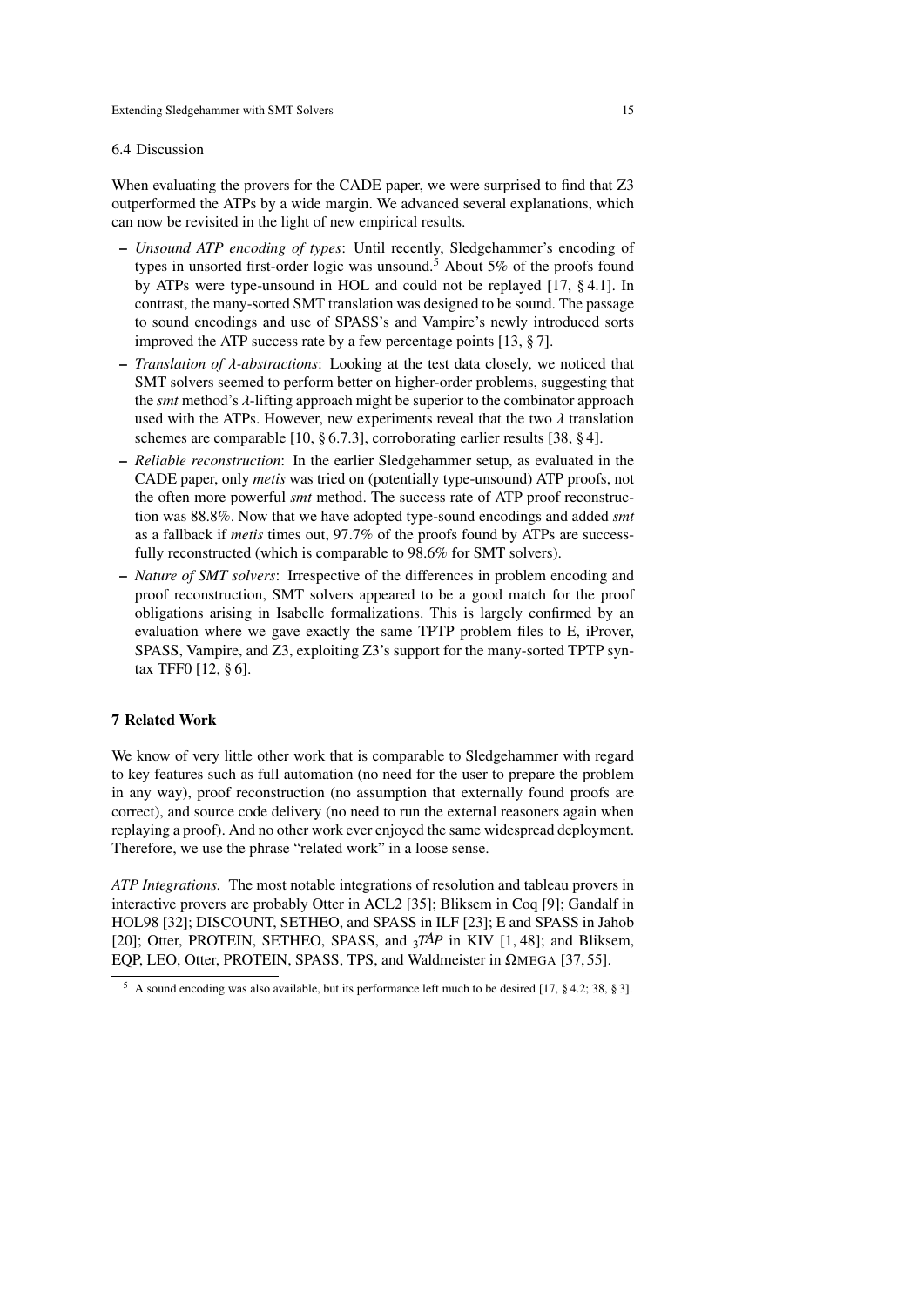$\Omega$ MEGA appears to have the most in common with our work, including background execution of external solvers and very powerful techniques for translating a proof found by one system into a proof intelligible to another. The chief difference is that  $ΩMEGA$  was created as a research project specifically to investigate proof planning and related ideas within a new, sophisticated architecture.

Few of these other tools seem to have won user acceptance or to have withstood the test of time. Sledgehammer's success ostensibly inspired the new MizAR web service for Mizar [51], based on Vampire and SInE. An integration of the equational prover Waldmeister with Agda is under development [27].

*SMT Solver Integrations.* On the SMT side of things, PVS employs Yices as an oracle [52]. HOL Light integrates CVC Lite and reconstructs its proofs [36]. Jahob supports CVC3 and Z3 as oracles [50]. Isabelle/HOL enjoys two oracle integrations [6, 25] and two tactics with proof reconstruction [15, 18, 26]. HOL4 includes an SMT tactic [18, 60], and an integration of veriT in Coq, based on SMT proof validation, is in progress [3].

### 8 Conclusion

Sledgehammer has enjoyed considerable success since its inception in 2007 and has become indispensable to most Isabelle users. It is possibly the only interface between interactive and automatic theorem provers to achieve such popularity. It owes much of its success to its ease of use: Sledgehammer is integral to Isabelle and works out of the box, using a combination of locally installed provers and remote servers. It can even be configured to run automatically on all newly entered conjectures, in parallel with other proof tools and counterexample generators.

To Isabelle users, the addition of SMT solvers as backends means that they now get more proofs without effort. The SMT solvers, led by Z3, compete advantageously with the resolution-based ATPs and *metis* even on nonarithmetic problems. In our evaluation, they solved 38% of the nontrivial goals, increasing Sledgehammer's success rate from 39% to 45% on these. Running the SMT solvers in parallel with the ATPs is consistent with our objective of full automation.

To users of SMT solvers, the Sledgehammer–SMT integration eases the transition from automatic proving in first-order logic to interactive proving in higher-order logic. Other tools, such as HOL-Boogie [16], assist in specific applications. Isabelle/ HOL is powerful enough for the vast majority of hardware and software verification efforts, and its LCF-style inference kernel provides a trustworthy foundation. Even the developers of SMT solvers profit from the integration: It helps them reach a larger audience, and proof reconstruction brings to light bugs in their tools, including soundness bugs, which might otherwise go undetected.<sup>6</sup>

The recent work by Guttmann et al. on a large Isabelle/HOL repository of algebras for modeling computing systems [29] constitutes an unanticipated validation of our work: They relied almost exclusively on Sledgehammer and the SMT integration

<sup>&</sup>lt;sup>6</sup> Indeed, we discovered soundness bugs in Yices and Z3 while preparing the CADE paper.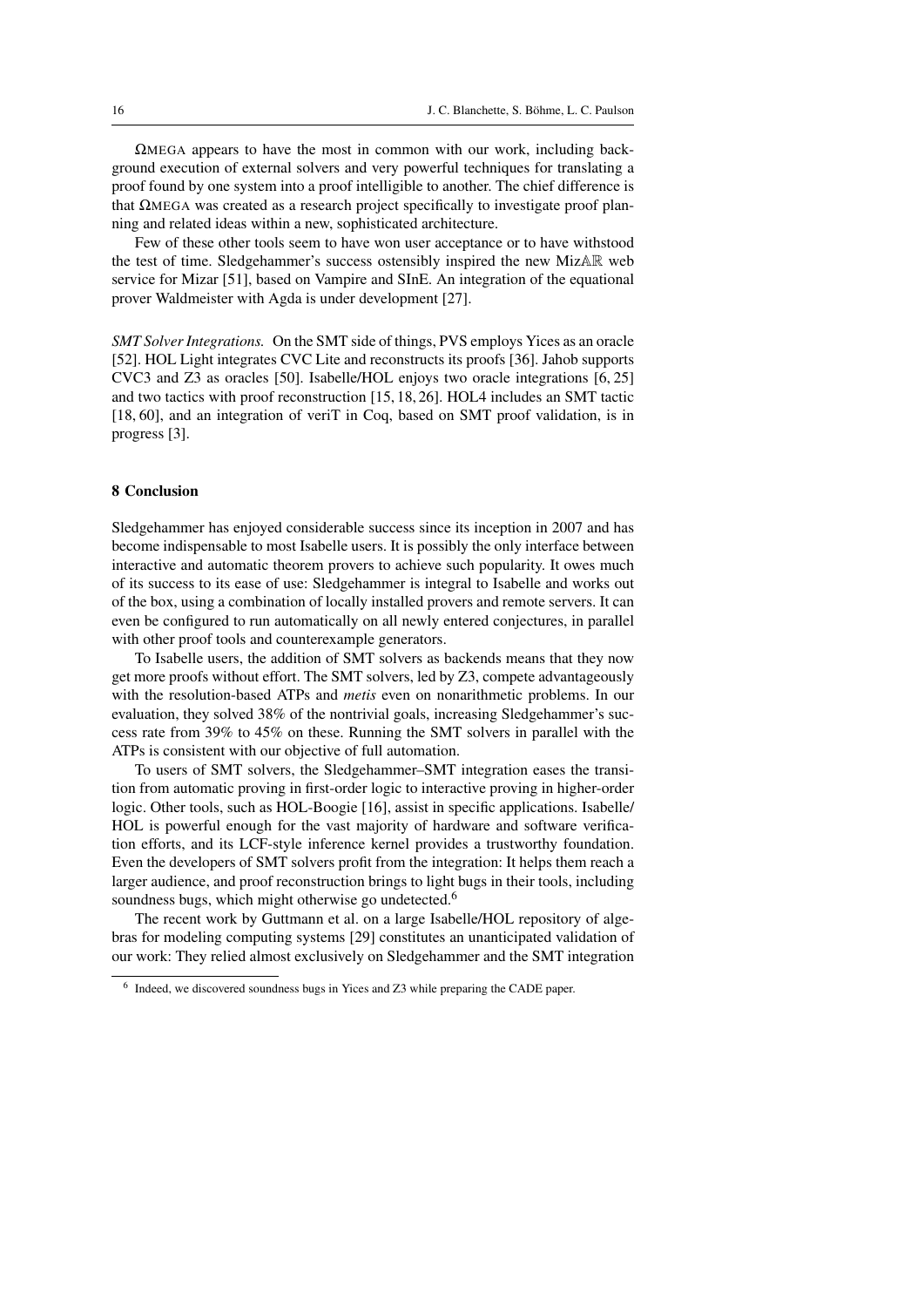to prove over 1000 propositions, including intricate refinement and termination theorems. To their surprise, they found that Sledgehammer can often automate algebraic proofs at the textbook level.

While the evaluation and user feedback show that the integration is a resounding success, much can still be improved. More work is needed to reconstruct Z3 proofs involving bit vectors and algebraic datatypes [15]. The heuristics for trigger generation are simplistic and would probably benefit from more research.

With the notable exceptions of triggers and weights, we treated the SMT solvers as black boxes. A tighter integration might prove beneficial, as has been observed with other verification tool chains (e.g., VCC/Boogie/Z3 [22] and PVS/SAL/Yices [52]), but it would also require much more work. Obtaining an unsatisfiable core from CVC3 and Yices would be a first small step in the right direction.

Acknowledgments Tobias Nipkow made this collaboration possible and encouraged us throughout. Andrei Popescu helped us write the subsection on setoids. Nikolaj Bjørner promptly fixed a critical bug in Z3's proof generator, and Leonardo de Moura supplied a new executable. Michał Moskal provided expert help on Z3 triggers. Viktor Kuncak, Mark Summerfield, Geoff Sutcliffe, Tjark Weber, and a number of anonymous reviewers provided useful comments on earlier versions of this article. We thank them all.

#### References

- 1. Ahrendt, W., Beckert, B., Hähnle, R., Menzel, W., Reif, W., Schellhorn, G., Schmitt, P.H.: Integrating automated and interactive theorem proving. In: W. Bibel, P.H. Schmitt (eds.) Automated Deduction— A Basis for Applications, *Systems and Implementation Techniques*, vol. II, pp. 97–116. Kluwer (1998)
- 2. Andrews, P.B.: An Introduction to Mathematical Logic and Type Theory: To Truth Through Proof (2nd Ed.), *Applied Logic*, vol. 27. Springer (2002)
- 3. Armand, M., Faure, G., Grégoire, B., Keller, C., Théry, L., Werner, B.: A modular integration of SAT/ SMT solvers to Coq through proof witnesses. In: J.P. Jouannaud, Z. Shao (eds.) Certified Programs and Proofs (CPP 2011), *LNCS*, vol. 7086, pp. 135–150. Springer (2011)
- 4. Barrett, C., Stump, A., Tinelli, C.: The SMT-LIB standard—Version 2.0. In: A. Gupta, D. Kroening (eds.) Satisfiability Modulo Theories (SMT 2010) (2010)
- 5. Barrett, C., Tinelli, C.: CVC3. In: W. Damm, H. Hermanns (eds.) Computer Aided Verification (CAV 2007), *LNCS*, vol. 4590, pp. 298–302. Springer (2007)
- 6. Barsotti, D., Nieto, L.P., Tiu, A.: Verification of clock synchronization algorithms: Experiments on a combination of deductive tools. Formal Asp. Comput. 19(3), 321–341 (2007)
- 7. Barthe, G., Capretta, V., Pons, O.: Setoids in type theory. J. Funct. Program. 13(2), 261–293 (2003)
- 8. Besson, F., Fontaine, P., Théry, L.: A flexible proof format for SMT: A proposal. In: P. Fontaine, A. Stump (eds.) Proof Exchange for Theorem Proving (PxTP-2011), pp. 15–26 (2011)
- 9. Bezem, M., Hendriks, D., de Nivelle, H.: Automatic proof construction in type theory using resolution. J. Autom. Reasoning 29(3-4), 253–275 (2002)
- 10. Blanchette, J.C.: Automatic proofs and refutations for higher-order logic. Ph.D. thesis, Dept. of Informatics, T.U. München (2012)
- 11. Blanchette, J.C., Böhme, S., Paulson, L.C.: Extending Sledgehammer with SMT solvers. In: N. Bjørner, V. Sofronie-Stokkermans (eds.) Conference on Automated Deduction (CADE-23), *LNAI*, vol. 6803, pp. 207–221. Springer (2011)
- 12. Blanchette, J.C., Böhme, S., Popescu, A., Smallbone, N.: Encoding monomorphic and polymorphic types. In: N. Piterman, S. Smolka (eds.) Tools and Algorithms for the Construction and Analysis of Systems (TACAS 2013), *LNCS*, vol. 7795. Springer (2013)
- 13. Blanchette, J.C., Popescu, A., Wand, D., Weidenbach, C.: More SPASS with Isabelle—Superposition with hard sorts and configurable simplification. In: L. Beringer, A. Felty (eds.) Interactive Theorem Proving (ITP 2012), *LNCS*, vol. 7406, pp. 345–360. Springer (2012)
- 14. Böhme, S.: Proving theorems of higher-order logic with SMT solvers. Ph.D. thesis, Dept. of Informatics, T.U. München (2012)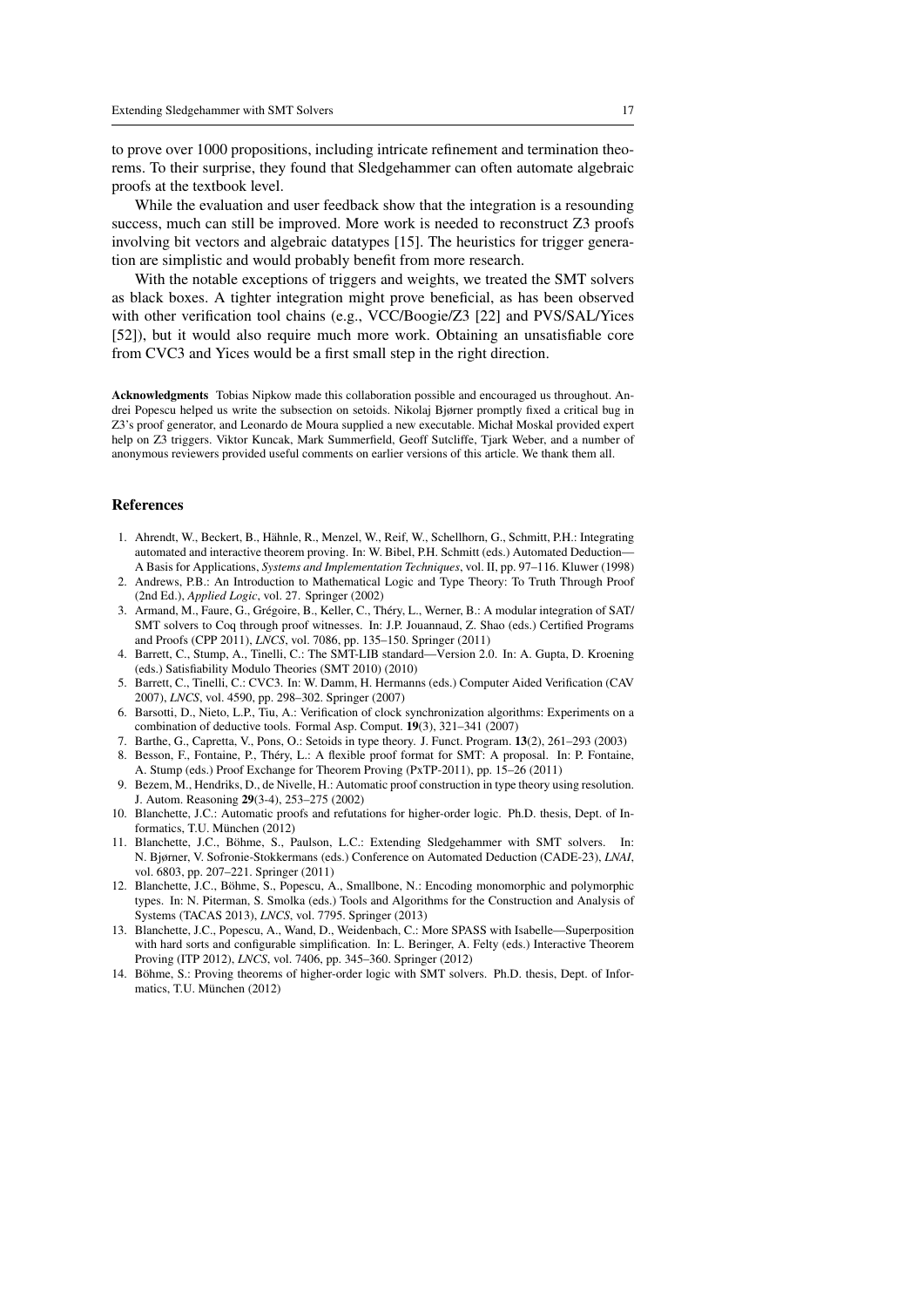- 15. Böhme, S., Fox, A.C.J., Sewell, T., Weber, T.: Reconstruction of Z3's bit-vector proofs in HOL4 and Isabelle/HOL. In: J.P. Jouannaud, Z. Shao (eds.) Certified Programs and Proofs (CPP 2011), *LNCS*, vol. 7086, pp. 183–198. Springer (2011)
- 16. Böhme, S., Moskal, M., Schulte, W., Wolff, B.: HOL-Boogie—An interactive prover-backend for the Verifying C Compiler. J. Autom. Reasoning 44(1-2), 111–144 (2010)
- 17. Böhme, S., Nipkow, T.: Sledgehammer: Judgement Day. In: J. Giesl, R. Hähnle (eds.) International Joint Conference on Automated Reasoning (IJCAR 2010), *LNAI*, vol. 6173, pp. 107–121. Springer (2010)
- 18. Böhme, S., Weber, T.: Fast LCF-style proof reconstruction for Z3. In: M. Kaufmann, L. Paulson (eds.) Interactive Theorem Proving (ITP 2010), *LNCS*, vol. 6172, pp. 179–194. Springer (2010)
- 19. Böhme, S., Weber, T.: Designing proof formats: A user's perspective. In: P. Fontaine, A. Stump (eds.) Proof Exchange for Theorem Proving (PxTP-2011), pp. 27–32 (2011)
- 20. Bouillaguet, C., Kuncak, V., Wies, T., Zee, K., Rinard, M.C.: Using first-order theorem provers in the Jahob data structure verification system. In: B. Cook, A. Podelski (eds.) Verification, Model Checking, and Abstract Interpretation (VMCAI 2007), *LNCS*, vol. 4349, pp. 74–88. Springer (2007)
- 21. Bradley, A.R., Manna, Z.: Property-directed incremental invariant generation. Formal Asp. Comput. 20, 379–405 (2008)
- 22. Cohen, E., Dahlweid, M., Hillebrand, M.A., Leinenbach, D., Moskal, M., Santen, T., Schulte, W., Tobies, S.: VCC: A practical system for verifying concurrent C. In: S. Berghofer, T. Nipkow, C. Urban, M. Wenzel (eds.) Theorem Proving in Higher Order Logics (TPHOLs 2009), *LNCS*, vol. 5674, pp. 23–42. Springer (2009)
- 23. Dahn, B., Gehne, J., Honigmann, T., Wolf, A.: Integration of automated and interactive theorem proving in ILF. In: W. McCune (ed.) Conference on Automated Deduction (CADE-14), *LNCS*, vol. 1249, pp. 57–60. Springer (1997)
- 24. Dutertre, B., de Moura, L.: The Yices SMT solver (2006). Available at http://yices.csl.sri.com/ tool-paper.pdf
- 25. Erkök, L., Matthews, J.: Using Yices as an automated solver in Isabelle/HOL. In: J. Rushby, N. Shankar (eds.) Automated Formal Methods (AFM08), pp. 3–13 (2008)
- 26. Fontaine, P., Marion, J.Y., Merz, S., Nieto, L.P., Tiu, A.: Expressiveness + automation + soundness: Towards combining SMT solvers and interactive proof assistants. In: H. Hermanns, J. Palsberg (eds.) Tools and Algorithms for the Construction and Analysis of Systems (TACAS 2006), *LNCS*, vol. 3920, pp. 167–181. Springer (2006)
- 27. Foster, S., Struth, G.: Integrating an automated theorem prover into Agda. In: M.G. Bobaru, K. Havelund, G.J. Holzmann, R. Joshi (eds.) NASA Formal Methods (NFM 2011), *LNCS*, vol. 6617, pp. 116–130 (2011)
- 28. Gordon, M.J.C., Milner, R., Wadsworth, C.P.: Edinburgh LCF: A Mechanised Logic of Computation, *LNCS*, vol. 78. Springer (1979)
- 29. Guttmann, W., Struth, G., Weber, T.: Automating algebraic methods in Isabelle. In: S. Qin, Z. Qiu (eds.) International Conference on Formal Engineering Methods (ICFEM 2011), *LNCS*, vol. 6991, pp. 617–632. Springer (2011)
- 30. Hoder, K., Voronkov, A.: Sine qua non for large theory reasoning. In: N. Bjørner, V. Sofronie-Stokkermans (eds.) Conference on Automated Deduction (CADE-23), *LNAI*, vol. 6803, pp. 299–314. Springer (2011)
- 31. Hughes, R.J.M.: Super-combinators: A new implementation method for applicative languages. In: LISP and Functional Programming (LFP 1982), pp. 1–10. ACM Press (1982)
- 32. Hurd, J.: Integrating Gandalf and HOL. In: Y. Bertot, G. Dowek, A. Hirschowitz, C. Paulin, L. Théry (eds.) Theorem Proving in Higher Order Logics (TPHOLs '99), *LNCS*, vol. 1690, pp. 311–321 (1999)
- 33. Hurd, J.: First-order proof tactics in higher-order logic theorem provers. In: M. Archer, B. Di Vito, C. Muñoz (eds.) Design and Application of Strategies/Tactics in Higher Order Logics, no. CP-2003- 212448 in NASA Technical Reports, pp. 56–68 (2003)
- 34. Klein, G., Nipkow, T., Paulson, L. (eds.): The Archive of Formal Proofs. http://afp.sf.net/
- 35. McCune, W., Shumsky, O.: System description: IVY. In: D. McAllester (ed.) Conference on Automated Deduction (CADE-17), *LNAI*, vol. 1831, pp. 401–405. Springer (2000)
- 36. McLaughlin, S., Barrett, C., Ge, Y.: Cooperating theorem provers: A case study combining HOL-Light and CVC Lite. Electr. Notes Theor. Comput. Sci. 144(2), 43–51 (2006)
- 37. Meier, A.: TRAMP: Transformation of machine-found proofs into natural deduction proofs at the assertion level (system description). In: D. McAllester (ed.) Conference on Automated Deduction (CADE-17), *LNAI*, vol. 1831, pp. 460–464. Springer (2000)